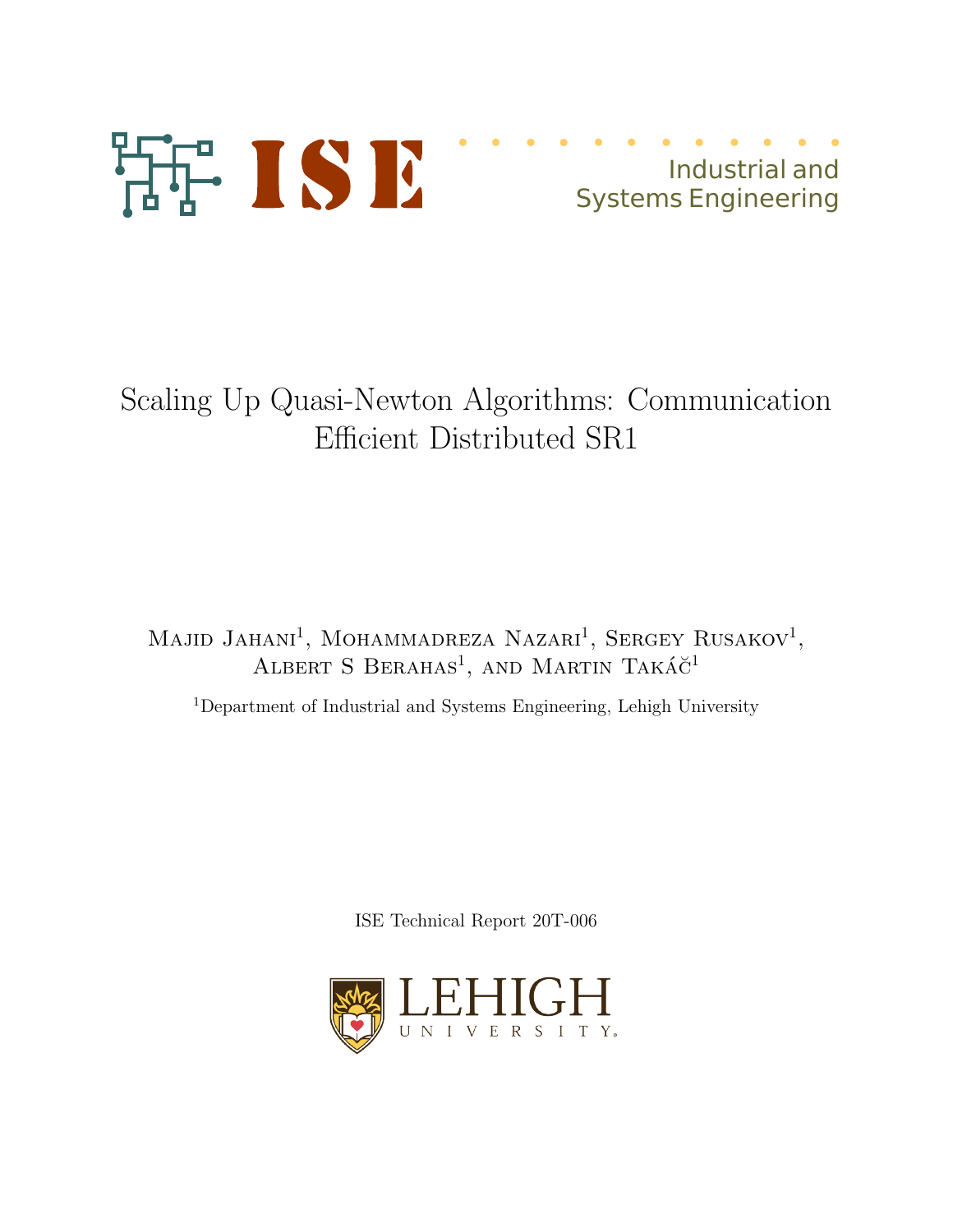# Scaling Up Quasi-Newton Algorithms: Communication Efficient Distributed SR1

Majid Jahani Lehigh University Bethlehem, PA maj316@lehigh.edu

Mohammadreza Nazari Lehigh University Bethlehem, PA mon314@lehigh.edu

Albert S Berahas Lehigh University Bethlehem, PA albertberahas@gmail.com

Sergey Rusakov Lehigh University Bethlehem, PA ser318@lehigh.edu

Martin Takáč Lehigh University Bethlehem, PA Takac.MT@gmail.com

## Abstract

In this paper, we present a scalable distributed implementation of the sampled LSR1 (S-LSR1) algorithm. First, we show that a naive distributed implementation of S-LSR1 requires multiple rounds of expensive communications at every iteration and thus is inefficient. We then propose DS-LSR1, a communication-efficient variant of the S-LSR1 method, that drastically reduces the amount of data communicated at every iteration, that has favorable work-load balancing across nodes and that is matrix-free and inverse-free. The proposed method scales well in terms of both the dimension of the problem and the number of data points. Finally, we illustrate the performance of DS-LSR1 on standard neural network training tasks.

## 1 Introduction

In the last decades, a significant amount of research has been devoted to the development of optimization algorithms for machine learning. Currently, due to its fast learning properties, low per-iteration cost, and ease of implementation, the stochastic gradient (SG) method  $[10, 47]$ , and its adaptive [23, 33, 62], variance-reduced [22, 30, 41, 50] and distributed [21, 34, 45, 46, 58, 64] variants are the preferred optimization methods for large-scale machine learning applications. Nevertheless, these methods have several drawbacks; they are highly sensitive to the choice of hyper-parameters (e.g., step size parameter) and are cumbersome to tune, and they suffer from ill-conditioning [3, 11, 49, 60]. More importantly, these methods offer a limited amount of benefit in distributed computing environments. Since these methods are usually implemented with small mini-batches, they spend more time communicating instead of performing "actual" computations. This shortcoming can be remedied to some extent by increasing the batch sizes, however, there is a point after which the increase in computation is not offset by the faster convergence [55].

Recently, there has been an increased interest in second-order and quasi-Newton methods by the machine learning community, and several stochastic variants have been proposed; see e.g. [4, 6– 8, 13, 14, 20, 27–29, 31, 39, 40, 49, 51, 61]. These methods judiciously incorporate curvature information, and thus mitigate some of the issues that plague first-order methods. Another benefit of these methods is that they are usually implemented with larger batches, and thus better balance the communication and computation costs. Of course, this does not come for free; (stochastic) secondorder and quasi-Newton methods are more memory intensive and more expensive (per iteration) than first-order methods. This naturally calls for distributed implementations of these methods.

In this paper, we propose an efficient distributed variant of the sampled L-SR1 (S-LSR1) method [5]—which we call DS-LSR1—that operates in the master-worker framework illustrated in Figure 1.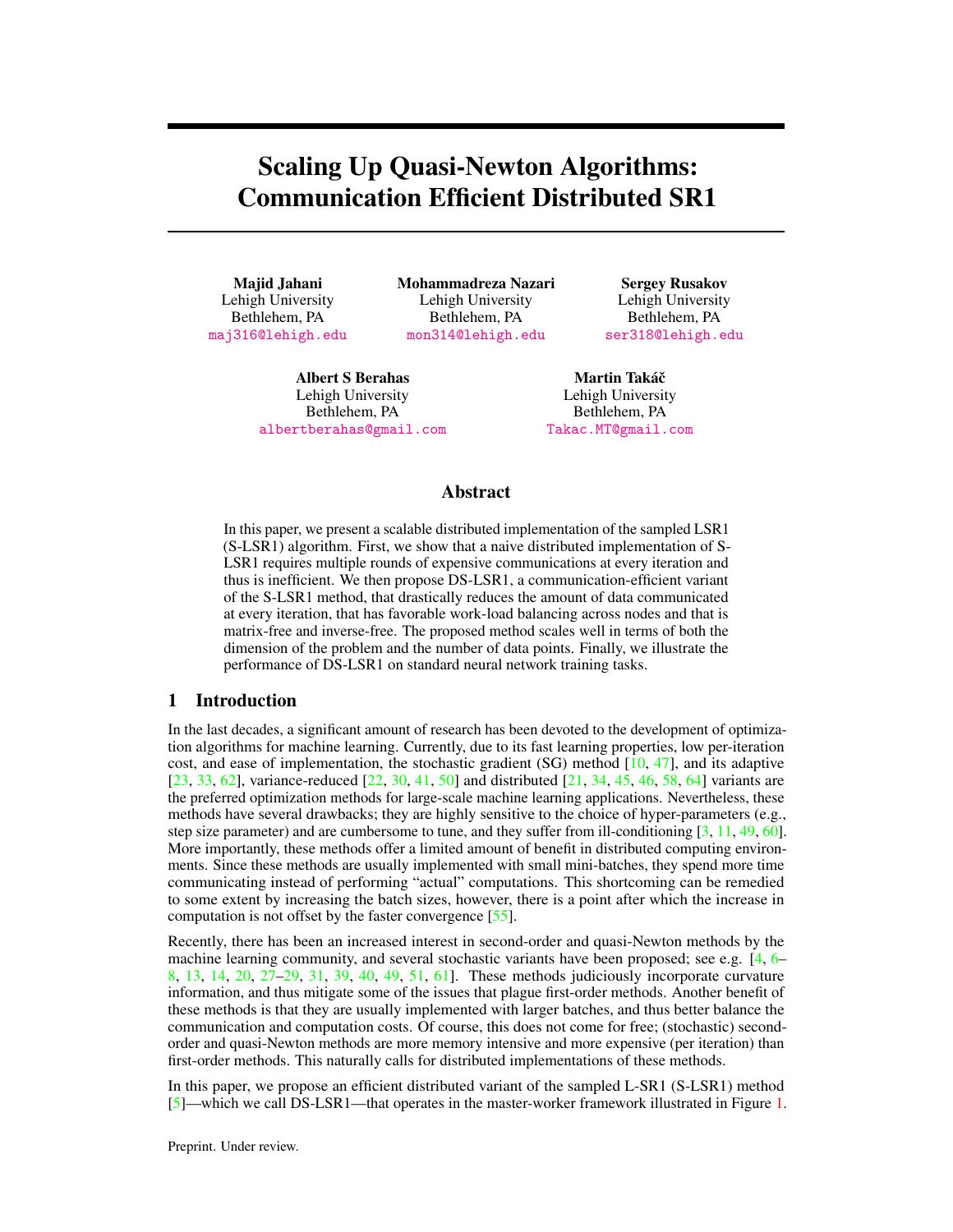Each worker node has a portion of the dataset, and performs local computations using solely that information and information received from the master node. The proposed method is matrix-free (the Hessian approximation is never explicitly constructed) and inverse-free (no matrix is inverted). To this end, we leverage the compact form of the updating formula of the SR1 Hessian approximations [16], and utilize sketching techniques  $[36, 59]$  to approximate several required quantities. We show that, contrary to a naive distributed implementation of S-LSR1, the method is communication-efficient

and has favorable work-load balancing across nodes. Specifically, the naive implementation requires communicating  $\mathcal{O}(md)$  quantities, whereas our approach only requires communicating  $\mathcal{O}(m^2)$  quantities, where d is the dimension of the problem and m is the LSR1 memory.<sup>1</sup> Furthermore, in our approach the heavy computations are done by the worker nodes and the master node performs only simple aggregations, whereas in the naive approach the most computationally intensive operations, e.g., CG and Hessian-vector products, are computed locally by the master node. Finally, we show empirically that DS-LSR1 has good strong and weak scaling properties, and illus-



Figure 1: Distributed Computing Schematic. trate the performance of the proposed method on standard neural network training tasks.

Problem Formulation and Notation We focus on machine learning empirical risk minimization problems that can be expressed as:

$$
\min_{w \in \mathbb{R}^d} F(w) := \frac{1}{n} \sum_{i=1}^n f(w; x^i, y^i) = \frac{1}{n} \sum_{i=1}^n f_i(w), \tag{1.1}
$$

where  $f : \mathbb{R}^d \to \mathbb{R}$  is the composition of a prediction function (parametrized by w) and a loss function, and  $(x^i, y^i)$ , for  $i = 1, \ldots, n$ , denote the training examples (samples). Specifically, we focus on deep neural network training tasks where the function  $F$  is nonconvex, and the dimension  $d$ and number of samples n are large.

The paper is organized as follows. We conclude this section with a discussion of related work. We describe the classical (L)SR1 and sampled LSR1 (S-LSR1) methods in Section 2. In Section 3, we present DS-LSR1, our proposed distributed variant of the sampled LSR1 method. We illustrate the scaling properties of DS-LSR1 and the empirical performance of the method on deep learning tasks in Section 4. Finally, in Section 5 we provide some final remarks.

Related Work The symmetric-rank-1 (SR1) method [15, 19, 32] and its limited-memory variants  $(LSR1)$  [12, 38] are quasi-Newton methods that have gained significant attention by the machine learning community in recent years [5, 24, 25]. These methods incorporate curvature (secondorder) information using only gradient (first-order) information. Contrary to arguably most popular quasi-Newton method, (L)BFGS [37, 42, 43], the (L)SR1 method does not enforce that the Hessian approximations are positive definite, and as such is usually implemented with a trust-region [43]. This has several benefits: (1) the method is able to exploit negative curvature, and (2) the method is able to efficiently escape saddle points.

There has been a significant volume of research on distributed algorithms for machine learning; specifically, distributed gradient methods  $[9, 18, 21, 45, 58, 64]$ , distributed Newton methods  $[2, 18, 21, 45, 58, 64]$  $29, 52, 63$  and distributed quasi-Newton methods  $\begin{bmatrix} 1, 17, 21 \end{bmatrix}$ . General distributed optimization methods close to our work are the approaches based on parallel gradient computation followed by a centralized algorithm  $[17, 26, 56]$ . Possibly the closest work to ours is VF-BFGS  $[17]$ , in which the authors propose a vector-free implementation of the classical LBFGS method. We leverage several of the techniques proposed in [17], however, what differentiates our work is that we focus on the S-LSR1 method. Developing an efficient distributed implementation of the S-LSR1 method is not as straight-forward as LBFGS for several reasons: (1) the construction and acceptance of the curvature pairs, (2) the trust-region subproblem, and (3) the step acceptance procedure.

 $<sup>1</sup>$  Note, these costs are on top of the communications that are common to both approaches.</sup>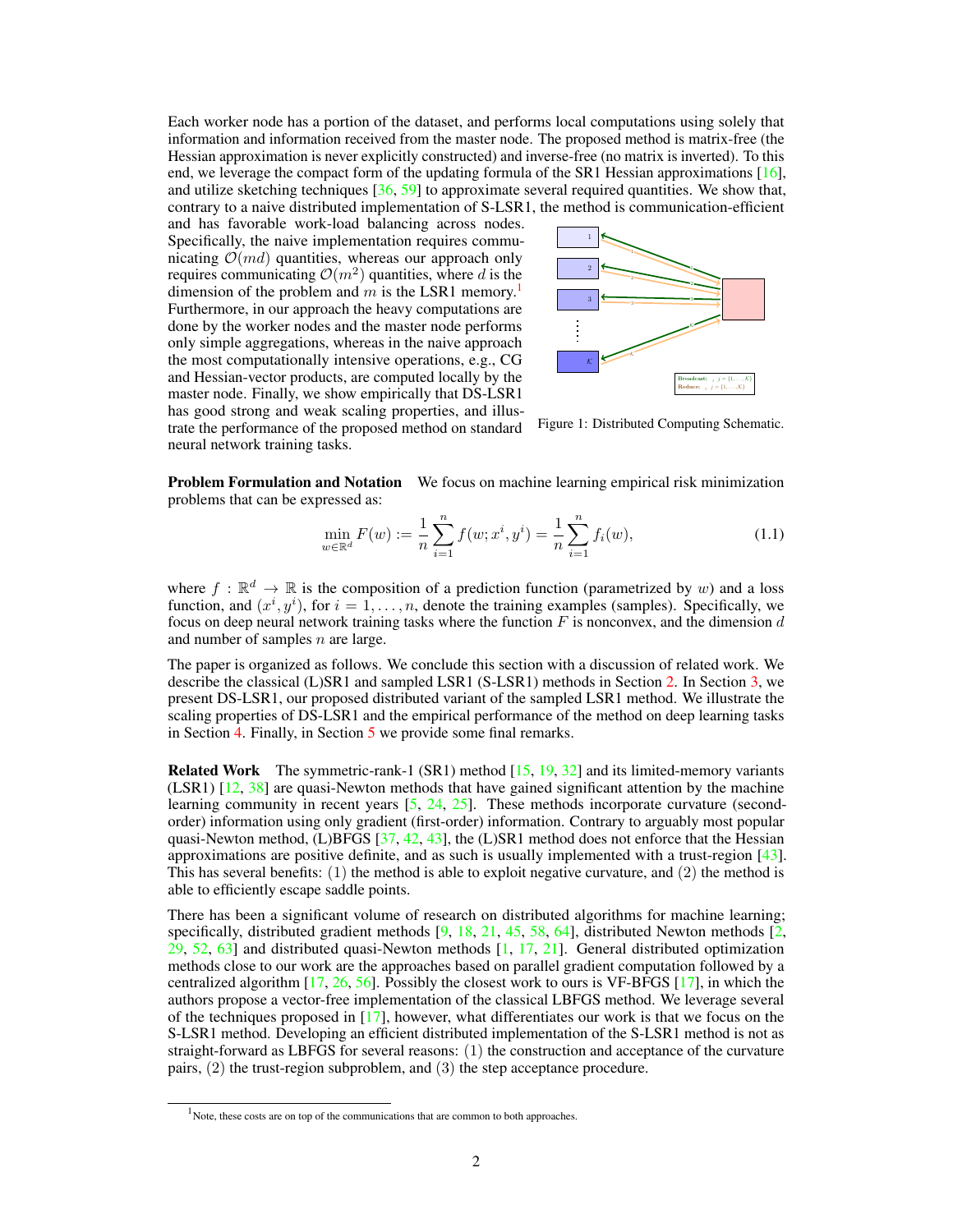## 2 Sampled limited-memory SR1 (S-LSR1)

In this section, we review the sampled LSR1 method [5], and discuss the components that can be distributed. We begin by describing the classical (L)SR1 method as this will set the stage for the presentation of the S-LSR1 method. At the kth iteration, the SR1 method computes a new iterate via

$$
w_{k+1} = w_k + p_k,
$$

where  $p_k$  is the minimizer of the following subproblem

$$
\min_{\|p\| \le \Delta_k} m_k(p) = F(w_k) + \nabla F(w_k)^T p + \frac{1}{2} p^T B_k p, \tag{2.1}
$$

 $\Delta_k$  is the trust region radius,  $B_k$  is the SR1 Hessian approximation computed as

$$
B_{k+1} = B_k + \frac{(y_k - B_k s_k)(y_k - B_k s_k)^T}{(y_k - B_k s_k)^T s_k},
$$
\n(2.2)

and  $(s_k, y_k) = (w_k - w_{k-1}, \nabla F(w_k) - \nabla F(w_{k-1}))$  are the curvature pairs. In the limited memory version, the matrix  $B_k$  is defined at each iteration as the result of applying m SR1 updates to a multiple of the identity matrix using the set of m most recent curvature pairs  $\{s_i, y_i\}$  kept in storage.

The main idea of the S-LSR1 method is to use the SR1 updating formula, but to construct the Hessian approximations using sampled curvature pairs instead of pairs that are constructed as the optimization progresses. Specifically, at every iteration, m curvature pairs are constructed via random sampling around the current iterate; see Algorithm 2. The S-LSR1 method is outlined in Algorithm 1. The components of the algorithms that can be distributed are highlighted in magenta.

Algorithm 1 Sampled LSR1 (S-LSR1)

|                                                                          | Input: $w_0$ (initial iterate), $\Delta_0$ (initial trust region ra-Algorithm 2 Construct new $(S_k, Y_k)$ curvature pairs |
|--------------------------------------------------------------------------|----------------------------------------------------------------------------------------------------------------------------|
| dius), m (memory), r (sampling radius).                                  | <b>Input:</b> $w_k$ (current iterate), m (memory), r (sampling                                                             |
| 1: for $k = 0, 1, 2, $ do                                                | radius), $S_k = [ \cdot ]$ , $Y_k = [ \cdot ]$ (curvature pair containers).                                                |
| Compute $F(w_k)$ and $\nabla F(w_k)$<br>2:                               | 1: for $i = 1, 2, , m$ do                                                                                                  |
| Compute new $(S_k, Y_k)$ pairs via Algorithm 2<br>3:                     | 2:<br>Sample a random direction of unit length $\sigma_i$                                                                  |
| Compute $p_k$ by solving the subproblem (2.1)<br>4:                      | 3:<br>Sample point $\bar{w}_i = w_k + r \sigma_i$                                                                          |
| Compute $\rho_k = \frac{F(w_k) - F(w_k + p_k)}{m_k(0) - m_k(p_k)}$<br>5: | Set $s_i = w_k - \bar{w}_i$ and $y_i = \nabla^2 F(w_k) s_i$<br>4:                                                          |
| 6:<br>if $\rho_k \geq \eta_1$ then Set $w_{k+1} = w_k + p_k$             | Set $S_k = [S_k s_i]$ and $Y_k = [Y_k y_i]$<br>5:                                                                          |
| 7:<br><b>else</b> Set $w_{k+1} = w_k$                                    | $6:$ end for                                                                                                               |
| $\Delta_{k+1} =$ adjust TR $(\Delta_k, \rho_k)$ [Appendix B.3]<br>8:     | Output: $S, Y$                                                                                                             |
| $9:$ end for                                                             |                                                                                                                            |

As is clear, several components of the above algorithms can be distributed. Before we present the distributed implementations of the S-LSR1 method, we discuss several key elements of the method: (1) Hessian-vector products; (2) curvature pair construction; (3) curvature pair acceptance; (4) search direction computation; (5) step acceptance procedure; and (6) initial Hessian approximations.

For the remainder of the paper, let  $S_k = [s_{k,1}, s_{k,2}, \ldots, s_{k,m}] \in \mathbb{R}^{d \times m}$  and  $Y_k =$  $[y_{k,1}, y_{k,2}, \ldots, y_{k,m}] \in \mathbb{R}^{d \times m}$  denote the curvature pairs constructed at the kth iteration,  $S_k^i$  and  $Y_k^i$ denote the curvature pairs constructed at the kth iteration by the *i*th node, and  $B_k^{(0)} = \gamma_k I \in \mathbb{R}^{d \times d}$ ,  $\gamma_k \geq 0$ , denote the initial Hessian approximation at the kth iteration.

Hessian-vector products Several components of the algorithms above require the calculation of Hessian vector products of the form  $B_kv$ . In the large-scale setting, it is not memory-efficient, or even possible for some applications, to explicitly compute and store the  $d \times d$  Hessian approximation matrix  $B_k$ . Instead, one can exploit the compact representation of the SR1 matrices [16] and compute:

$$
B_{k+1}v = B_k^{(0)}v + (Y_k - B_k^{(0)}S_k)(\underbrace{D_k + L_k + L_k^T - S_k^T B_k^{(0)}S_k}_{M_k})^{-1}(Y_k - B_k^{(0)}S_k)^T v, \quad (2.3)
$$

$$
D_k = diag[s_{k,1}^T y_{k,1}, \dots, s_{k,m}^T y_{k,m}], \quad (L_k)_{j,l} = \begin{cases} s_{k,j-1}^T y_{k,l-1} & \text{if } j > l, \\ 0 & \text{otherwise.} \end{cases} \tag{2.4}
$$

Computing  $B_{k+1}v$  via (2.3) is both memory and computationally efficient; the complexity of computing  $B_{k+1}v$  is  $\mathcal{O}(m^2d)$ .

Curvature pair construction For ease of exposition, we presented the curvature pair construction algorithm (Algorithm 2) as a sequential process. Of course, this need not be the case; all curvature pairs can be constructed simultaneously. First, generate a random matrix  $S_k \in \mathbb{R}^{d \times m}$ , and then compute  $Y_k = \nabla^2 F(w_k) S \in \mathbb{R}^{d \times m}$ . We discuss how this may be done in a distributed manner in the following sections.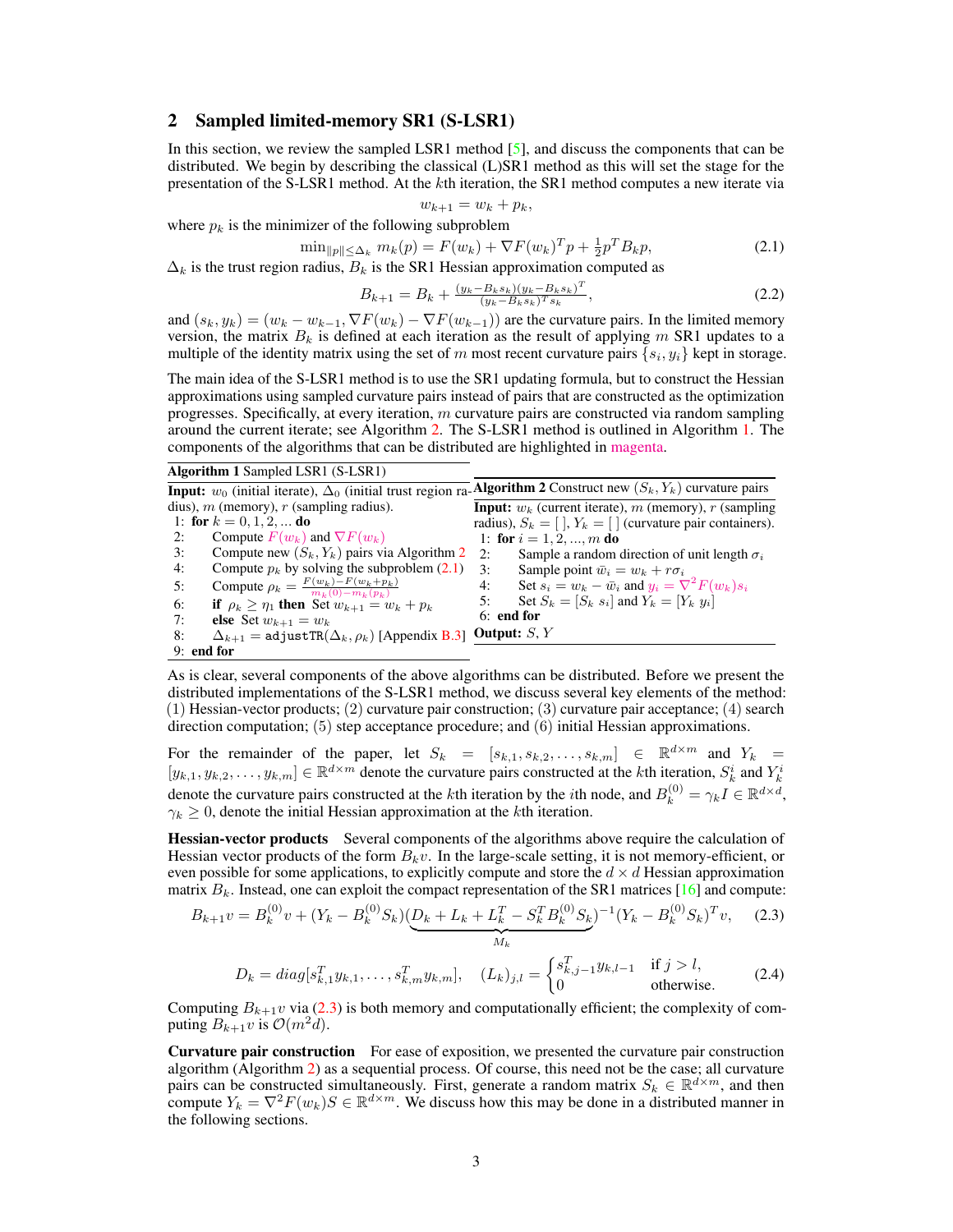Curvature pair acceptance In order for the S-LSR1 Hessian update (2.2) to be well defined and for numerical stability we require certain conditions on the curvature pairs employed; see [43, Chapter 6]. Namely, for a given  $\eta > 0$ , we impose that the Hessian approximation  $B_{k+1}$  is only updated using the curvature pairs that satisfy the following condition:

$$
|s_{k,j}^T(y_{k,i} - B_k^{(j-1)} s_{k,j})| \ge \eta \|s_{k,j}\| \|y_{k,i} - B_k^{(j-1)} s_{k,j}\|,
$$
\n(2.5)

for  $j = 1, \ldots, m$ , where  $B_k^{(0)}$  $k_k^{(0)}$  is the initial Hessian approximation and  $B_k^{(j-1)}$ , for  $j = 2, \ldots, m$ , is the Hessian approximation constructed using only curvature pairs  $\{s_l, y_l\}$ , for  $l < j$ , that satisfy (2.5). Note,  $B_{k+1} = B_k^{(m)}$  $k$ <sup>(*m*)</sup>. Thus, potentially, not all curvature pairs returned by Algorithm 2 are used to update the S-LSR1 Hessian approximation. Checking this condition is not trivial and requires  $m$  Hessian vector products. In [5, Appendix B.5], the authors propose a recursive memory-efficient way to check the condition and retain only the pairs that satisfy  $(2.5)$ .

**Search direction computation** The search direction  $p_k$  is computed by solving subproblem (2.1) using CG-Steihaug [43, Chapter 7]; see Appendix B.1 Algorithm 5. This procedure requires the computation of Hessian vectors products of the form (2.3).

Step acceptance procedure In order to determine if a step is successful (Line 6, Algorithm 1) one has to compute the function value at the trial iterate and the predicted model reduction. This entails a function evaluation and a Hessian vector product. The acceptance ratio  $\rho_k$  determines if a step is successful, after which the trust region radius has to be adjusted accordingly. For brevity we omit the details from the paper and refer the interested reader to Appendix B.3.

Initial Hessian approximations  $B_k^{(0)}$  $k<sup>(0)</sup>$  In practice, it is not clear how the initial Hessian approximation should be chosen. We argue, that in the context of the S-LSR1 method, a good choice is  $B_k^{(0)} = 0$ . In Figure 2 we show the eigenvalues of the true Hessian and the eigenvalues of the S-LSR1 matrices for different values of  $\gamma_k$  for a toy classification problem [5]. As is clear, the eigenvalues of the S-LSR1 matrices with  $\gamma_k = 0$  better match the eigenvalues of the true Hessian. Similar results were observed for other datasets; see Appendix C.1. Moreover, by setting  $\gamma_k = 0$ , the rank of the approximation is at most  $m$  and thus the CG algorithm will terminate in at most  $m$  iterations, whereas the CG algorithm may require as many as  $d \gg m$  iterations when  $\gamma_k \neq 0$ . Another reason for making this choice is that it removes a hyper-parameter. Henceforth, in our presentation of the algorithms we assume that  $B_k^{(0)} = 0$ , however, we note that our method can be extended to  $B_k^{(0)}$  $k^{(0)} \neq 0.$ 



Figure 2: Comparison of the eigenvalues of S-LSR1 for different  $\gamma$  (@ A, B, C) for a toy classification problem.

#### 2.1 Naive Distributed Implementation of S-LSR1

In this section, we describe a naive distributed implementation of the S-LSR1 method, where the data is stored across  $K$  machines. In order to implement Algorithm 1 in a distributed manner, at each iteration  $k$ , we broadcast the current iterate  $w_k$  to every worker node. The worker nodes then calculate the local objective function and gradient, and construct local curvature pair  $S_k^i$  and  $Y_k^i$ . The local information is then reduced to the master node to form  $F(w_k)$ ,  $\nabla F(w_k)$ ,  $S_k$  and  $Y_k$ . The SR1 curvature pair condition  $(2.5)$  is then recursively checked on the master node. Given a set of accepted curvature pairs, the search direction  $p_k$  is computed on the master node. We should note that the last two step could potentially be done in a distributed manner at the cost of  $m + 1$  extra expensive rounds of communication. Finally, given a search direction the trial iterate is broadcast to the worker nodes where the local objective function is computed and reduced to the master node, and a step is taken.

As is clear, in this distributed implementation of the S-LSR1 method, the amount of information communicated is large, and the amount of computation performed on the master node is significantly larger than that on the worker nodes. Note, all the Hessian vector products, as well as the computations of the  $M_k^{-1}$  are performed on the master node. The precise communication and computation details are summarized in Tables 1 and 2.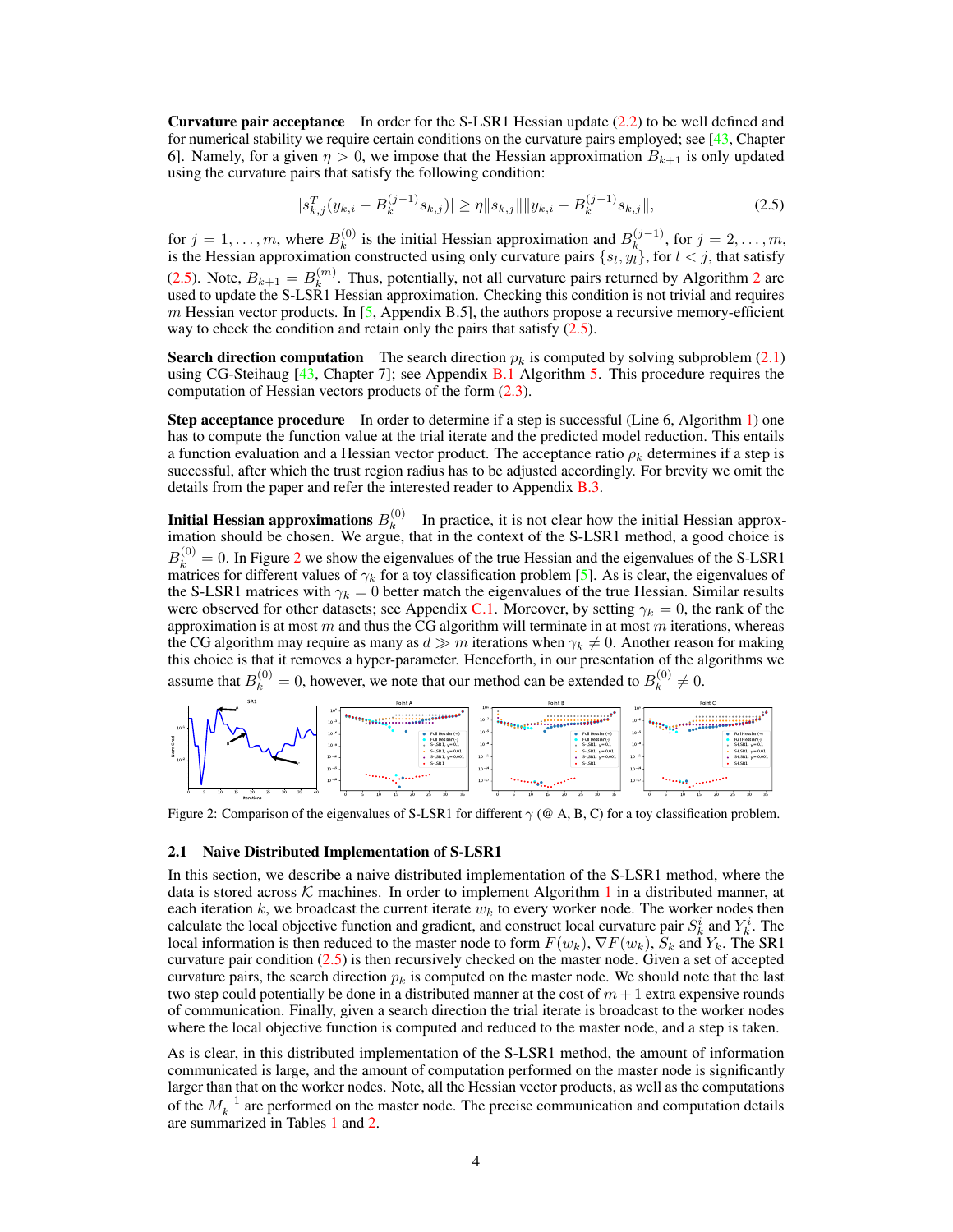## 3 Efficient Distributed S-LSR1 (DS-LSR1)

The naive distributed implementation of S-LSR1 has several significant deficiencies. We propose a distributed variant of the S-LSR1 method that alleviates these issues, is communication-efficient, has favorable work-load balancing across nodes and is inverse-free and matrix-free. To do this, we leverage the form of the compact representation of the S-LSR1 updating formula

$$
B_{k+1}v = Y_k M_k^{-1} Y_k^T v,
$$
\n(3.1)

 $(B_k^{(0)} = 0)$ , and the form of the SR1 condition

$$
|s_{k,j}^T(y_{k,i} - B_k^{(j-1)} s_{k,j})| \ge \eta \|s_{k,j}\| \|y_{k,i} - B_k^{(j-1)} s_{k,j}\|,
$$
\n(3.2)

for  $j = 1, \ldots, m$ . We observe the following: one need not communicate the full  $S_k$  and  $Y_k$ , rather one can communicate  $S_k^T Y_k$ ,  $S_k^T S_k$  and  $Y_k^T Y_k$ . We now discuss the means by which: (1) we reduce the amount of information communicated and (2) we balance the computation across the nodes.

#### 3.1 Reducing the Amount of Information Communicated

As mentioned above, communicating curvature pairs is not necessary; instead one can just communicate inner products of the pairs, reducing the amount of communication from  $2md$  to  $3m^2$ . In this section, we show how this can be achieved, and in fact show that this can be further reduced to  $m^2$ .

**Construction of**  $S_k^T S_k$  and  $S_k^T Y_k$  Since the curvature pairs are scale invariant [5],  $S_k$  can be any random matrix. Therefore, each worker node can construct this matrix by simply sharing random seeds. In fact, the matrix  $S_k^T S_k$  need not be communicated to the master node as the master node can construct and store this matrix. With regards to the  $S_k^T Y_k$ , each worker node can construct local versions of the  $Y_k$  curvature pair,  $Y_k^i$ , and send  $S_k^T Y_k^i$  to the master node for aggregation, i.e.,  $S_k^T Y_k = 1/\kappa \sum_{i=1}^{\kappa} S_k^T Y_k^i$ . Thus, the amount of information communicated to the master node is  $m^2$ .

**Construction of**  $Y_k^T Y_k$  Constructing the matrix  $Y_k^T Y_k$  in distributed fashion, without communicating local  $Y_k^i$  matrices, is not that simple. In our communication-efficient method, we propose that the matrix is approximated via sketching  $[36, 59]$ , using quantities that are already computed, i.e.,  $Y_k^T Y_k \approx Y_k^T S_k S_k^T Y_k$ . In order for the sketch to be well defined,  $S_k \sim \mathcal{N}(0, I/m)$ , thus satisfying the conditions of sketching matrices  $\left[\frac{59}{12}\right]$ . By using this technique, we construct an approximation to  $Y_k^T Y_k$  with no additional communication. Figure 3 illustrates the dependence of the error on the sketch size. Note, sketch size in our setting is the



Figure 3: Error in the approximation as a function of the sketch size m.

memory size m. We should note that this approximation is only used in checking the SR1 condition (3.2), which is not sensitive to approximation errors, and not in the Hessian vector products.

#### 3.2 Balancing the Computation Across the Nodes

Balancing the computation across the nodes does not come for free. We propose the use of a few more rounds of communication. The key idea is to exploit the compact representation of the SR1 matrices and perform as much computation as possible on the worker nodes.

**Computing Hessian vector products**  $B_{k+1}v$  The Hessian vector products (3.1), require products between the matrices  $Y_k$ ,  $M_k^{-1}$  and a vector v. Suppose that the we have  $M_k^{-1}$  on the master node, and that it broadcasts this information as well as the vector  $v$  to the worker nodes. The worker nodes then locally compute  $M_k^{-1}(Y_k^i)^T v$ , and send this information back to the master node. The master node then reduces this to form  $M_k^{-1}(Y_k)^T v$ , and broadcasts this vector back to the worker nodes. This time the worker nodes compute  $Y_k^i M_k^{-1} (Y_k)^T v$  locally, and then this quantity is reduced by the master node; the cost of this communication is d. Namely, in order to compute Hessian vector products, the master node performs two aggregation, the bulk of the computation is done on the worker nodes and the communication cost is  $m + 2d$ .

**Checking the SR1 Condition 3.2** As proposed in [5], at every iteration condition  $(3.2)$  is checked recursively by the master node. For each pair in memory, checking this condition amounts to a Hessian vector product as well as the use of inner products of the curvature pairs. Moreover, it requires the computation of  $(M_k^{(j)})$  $(k^{(j)})^{-1} \in \mathbb{R}^{j \times j}$ , for  $j = 1, ..., m$ , where  $M_k^{-1} = (M_k^{(m)})$  ${k^{(m)}}^{-1}.$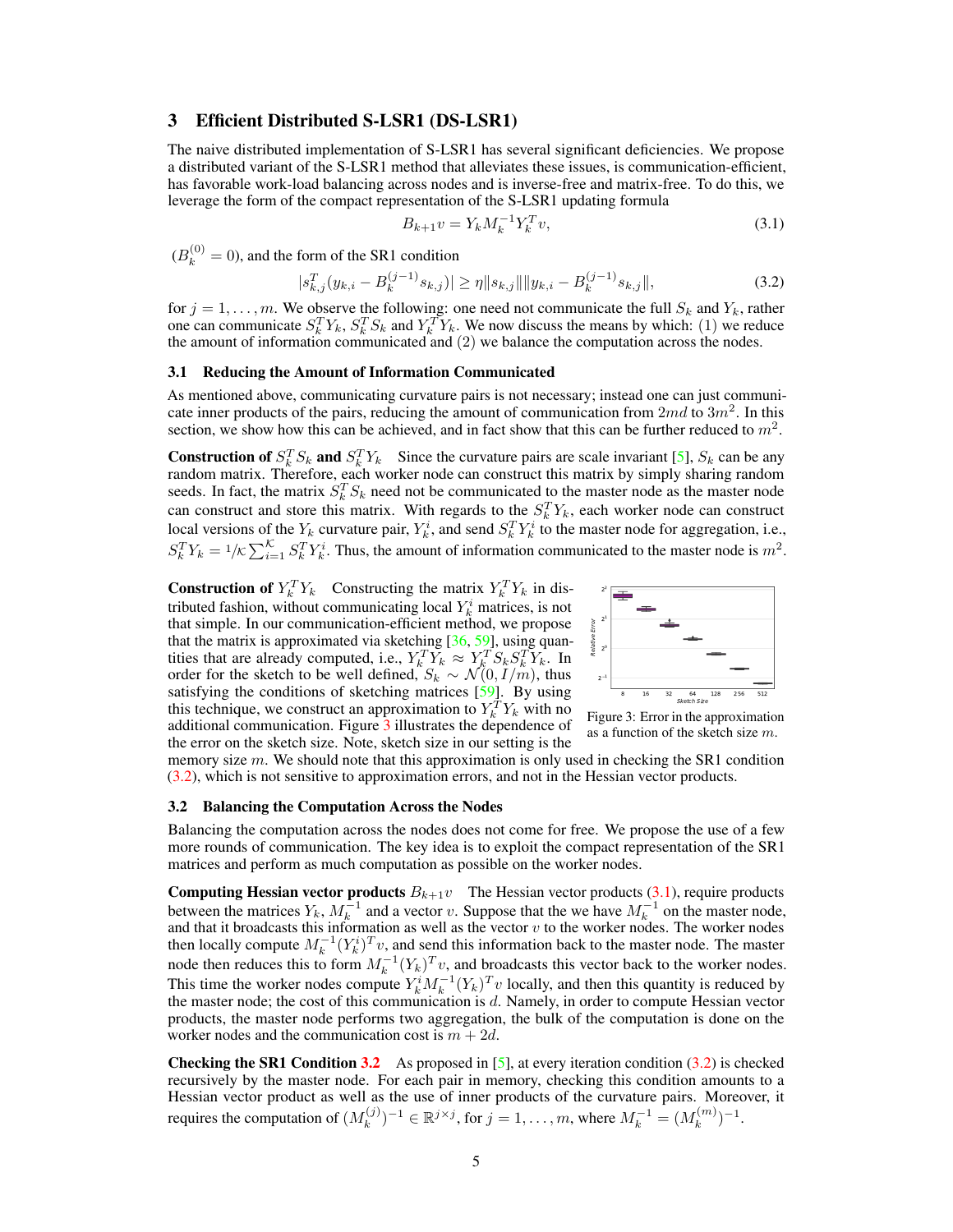**Inverse-Free Computation of**  $M_k^{-1}$  The matrix  $M_k^{-1}$  is non-singular, depends solely on inner products of the curvature pairs, and is used in the the computation of Hessian vector products (3.1). This matrix is constructed recursively (its dimension grows with the memory) by the master node as condition (3.2) is checked. We propose an inverse-free approach for constructing this matrix. Suppose we have the matrix  $(M_k^{(j)})$  $(k^{(j)})^{-1}$ , for some  $j = 1, \ldots, m - 1$ , and that the new curvature pair  $(s_{k,j+1}, y_{k,j+1})$  satisfies 3.2. One can show that

$$
(M_k^{(j+1)})^{-1} = \left[ \begin{array}{c} (M_k^{(j)})^{-1} + \zeta (M_k^{(j)})^{-1}uv^T(M_k^{(j)})^{-1} & -\zeta (M_k^{(j)})^{-1}u \\ -\zeta v^T(M_k^{(j)})^{-1} & \zeta \end{array} \right]
$$

where  $\zeta = 1/c - v^T (M_k^{(j)})^{-1} u$ ,  $v^T = s_{k,j+1}^T Y_{k,1:l}$  and  $Y_{k,1:l} = [y_{k,1}, \ldots, y_{k,l}]$  for  $l \le j$ ,  $u = v$ , and  $c = s_{k,j+1}^T y_{k,j+1}$ ; see Appendix A for the proof. The issue with the aforementioned approach is that it can be numerically unstable. Therefore, we propose another inverse-free approach that uses a  $QR$ decomposition of  $M_k^{(j)}$  $k_k^{(0)}$  and updates this decomposition with every new curvature pair. The idea is based on utilizing and updating  $QR$  decompositions for solving a system of equations. Since the matrices  $M_k^{(j)}$  are non-singular, the QR decompositions are well defined [54]. Notice that we do not k require the explicit formation of  $(M_k^{(j)})$  $(k_k^{(j)})^{-1}$  or  $(M_k)^{-1}$ , rather we need  $(M_k^{(j)})$  $(k^{(j)})^{-1} Y_{k,1:l}^T v$  (for  $l \leq j$ ) and  $(M_k)^{-1} Y_k^T v$  to calculate  $B_k^{(j)}$  $\binom{y}{k}$  and  $B_k v$ , respectively. For a given j we do this as follows: (1) construct  $M_k^{(j)}$  $k_k^{(j)}$  by updating the QR factorization of  $M_k^{(j-1)}$ ; (2) solve the system  $M_k^{(j)}$  $x_k^{(j)}\tilde{x} = Y_{k,1:l}^T v,$  $(3)$  set  $B_k^{(j)}$  $k_k^{(j)}v = Y_{k,1:l}^T \tilde{x}$ . We construct the QR factorization of  $M_k$  by updating the factorization of  $M_k^{(m-1)}$  using the pairs  $(s_{k,m}, y_{k,m})$ . In our numerical experiments we use this approach, however, in the presentation of DS-LSR1 we use  $(M_k)^{-1}$  explicitly since this makes the presentation clearer.

## 3.3 The Distributed S-LSR1 (DS-LSR1) Algorithm

We are now ready to present our proposed distributed variant of the S-LSR1 method. Pseudo-code for the DS-SLR1 method and the curvature pair sampling procedure are given in Algorithms 3 and 4, respectively. The distributed version of CG-Steihaug is given in Appendix B.2 Algorithm 6.

|     | <b>Algorithm 3</b> Distributed Sampled LSR1 (DS-LSR1)                                                                                                              |                                                                         |
|-----|--------------------------------------------------------------------------------------------------------------------------------------------------------------------|-------------------------------------------------------------------------|
|     | <b>Input:</b> $w_0$ (initial iterate), $\Delta_0$ (initial trust region radius), m (memory).                                                                       |                                                                         |
|     | <b>Master Node:</b>                                                                                                                                                | Worker Nodes $(i = 1, 2, , K)$ :                                        |
|     | 1: for $k = 0, 1, 2, $ do                                                                                                                                          |                                                                         |
| 2:  | <b>Broadcast:</b> $w_k$                                                                                                                                            | Compute $F_i(w_k)$ , $\nabla F_i(w_k)$                                  |
| 3:  | <i>Reduce:</i> $F_i(w_k)$ , $\nabla F_i(w_k)$ to $F(w_k)$ , $\nabla F(w_k)$                                                                                        |                                                                         |
| 4:  | Compute new $(M_k^{-1}, Y_k, S_k)$ pairs via Algorithm 4                                                                                                           |                                                                         |
| 5:  | Compute $p_k$ via Algorithm 6                                                                                                                                      |                                                                         |
| 6:  | <b>Broadcast:</b> $p_k$ , $M_k^{-1} \longrightarrow$                                                                                                               | Compute $M_k^{-1} (Y_k^i)^T p_k, \nabla F_i(w_k)^T p_k, F_i(w_k + p_k)$ |
| 7:  | <b>Reduce:</b> $M_k^{-1} (Y_k^i)^T p_k$ , $\nabla F_i(w_k)^T p_k$ , $F_i(w_k + p_k)$ to $M_k^{-1} Y_k^T p_k$ , $\nabla F(w_k)^T p_k$ , $F(w_k + p_k)$ $\leftarrow$ |                                                                         |
| 8:  | <b>Broadcast:</b> $M_k^{-1} Y_k^T p_k$                                                                                                                             | Compute $(Y_k^i)^T M_k^{-1} Y_k^T p_k$                                  |
| 9:  | <b>Reduce:</b> $(Y_k^i)^T M_k^{-1} Y_k^i p_k$ to $B_k p_k = (Y_k)^T M_k^{-1} Y_k p_k$                                                                              |                                                                         |
| 10: | Compute $\rho_k = \frac{F(w_k) - F(w_k + p_k)}{m_k(0) - m_k(n_k)}$                                                                                                 |                                                                         |
| 11: | if $\rho_k \geq \eta_1$ then Set $w_{k+1} = w_k + p_k$ else Set $w_{k+1} = w_k$                                                                                    |                                                                         |
| 12: | $\Delta_{k+1}$ = adjust TR( $\Delta_k, \rho_k$ ) [Appendix B.3]                                                                                                    |                                                                         |
|     | $13:$ end for                                                                                                                                                      |                                                                         |
|     |                                                                                                                                                                    |                                                                         |

**Algorithm 4** Construct new  $(S_k, Y_k)$  curvature pairs **Input:**  $w_k$  (iterate), m (memory),  $S_k = [\ ]$ ,  $Y_k = [\ ]$  (curvature pair containers).<br>**Master Node:** Wo Master Node:<br>
1: *Broadcast:*  $\bar{S}_k$  and  $w_k$ <br>  $\longrightarrow$  Worker Nodes  $(i = 1, 2, ..., K)$ :<br>
Compute  $\bar{Y}_{k,i} = \nabla^2 F_i(w_k) \bar{S}_k$ 1: **Broadcast:**  $\overline{S}_k$  and  $w_k$   $\longrightarrow$  Compute  $\overline{Y}_{k,i} = \nabla^2 F_i(w_k) \overline{S}_k$ 2: *Reduce:*  $\bar{S}_k^T \bar{Y}_{k,i}$  to  $\bar{S}_k^T \bar{Y}_k$  and  $\bar{Y}_k^T \bar{S}_k \bar{S}_k^T \bar{Y}_k$   $\leftarrow$  Compute  $\bar{S}_k^T$  $k \overline{S}_k$  and  $\overline{S}_k^T \overline{Y}_{k,i}$ 3: Check the SR1 condition (2.5) and construct  $M_k^{-1}$  recursively using  $\bar{S}_k^T \bar{S}_k$ ,  $\bar{S}_k^T \bar{Y}_k$  and approximation of  $\bar{Y}_k^T \bar{Y}_k$  and construct list of accepted pairs  $S_k$  and  $Y_k$ 4: *Broadcast:* the list of accepted curvature pairs Output:  $M^{-1}$ ,  $Y_k$ ,  $S_k$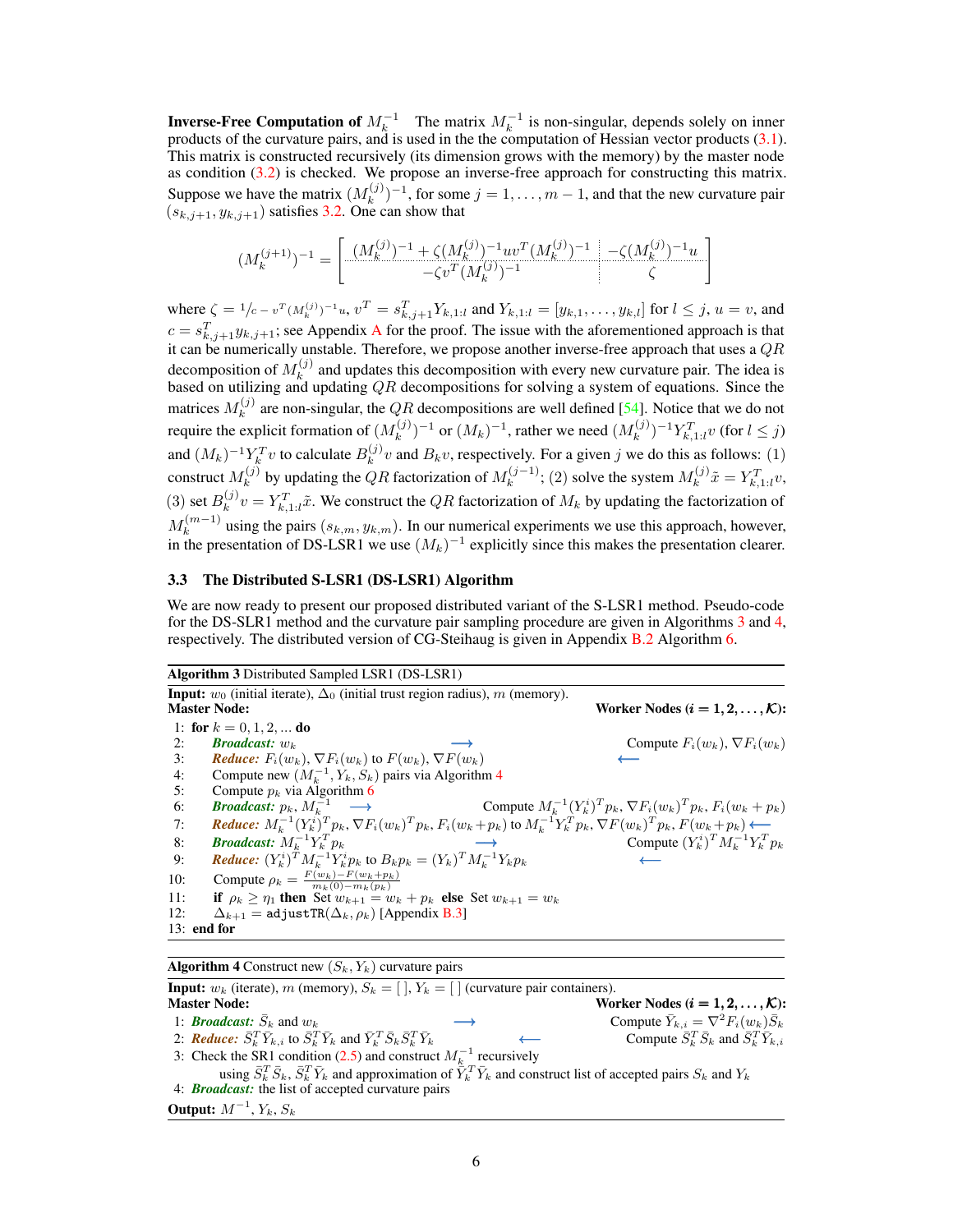#### 3.4 Complexity Analysis - Comparison of Methods

In this section, we compare the naive distributed implementation of the S-LSR1 method and the DS-LSR1 method. Specifically, we discuss the amount of information communicated at every iteration and the amount of computation performed by the nodes. Tables 1 and 2 summarize the communication and computation costs, respectively; see Appendix B.5 for details on the quantities presented in the tables.

|                   | <b>Naive DS-LSR1</b>                                  | <b>DS-LSR1</b>                                           |
|-------------------|-------------------------------------------------------|----------------------------------------------------------|
| <b>Broadcast:</b> | $w_k$                                                 | $w_k, p_k, M^{-1}$                                       |
|                   | $\nabla F_i(w_k), F_i(w_k),$                          | $\nabla F_i(w_k)$ , $F_i(w_k)$ , $S_i^T Y_{k,i}$ ,       |
| Reduce:           | $S_{k,i}, Y_{k,i}$                                    | $Y_{k,i}M_k^{-1}Y_{k,i}p_k, M_k^{-1}Y_{k,i}^T p_k$       |
|                   |                                                       |                                                          |
|                   | Table 2: Computation Details.<br><b>Naive DS-LSR1</b> | <b>DS-LSR1</b>                                           |
|                   |                                                       | $\nabla F_i(w_k), F_i(w_k), Y_{k,i}, S_{k,i}^T Y_{k,i}$  |
| Worker:           | $\nabla F_i(w_k)$ , $F_i(w_k)$ , $Y_{k,i}$            | $M_k^{-1} Y_{k,i}^T p_k, Y_{k,i} M_k^{-1} Y_k^T p_k,$ CG |



ure 4: Number of floats communied ate every iteration for different nension d and memory size  $m$ .

As is clear from Tables 1 and 2 the amount of information communicated in the naive implementation  $(2md + d + 1)$  is significantly larger than that in the DS-LSR1 method  $(m^2 + 2d + m + 1)$ . Note,  $m < d$ . This can also be seen in Figure 4 where we show for different dimension d and memory m the number of floats communicated at every iteration; see Appendix B.6. To put this into perspective, consider a training problem where  $d = 9.2M$  (e.g., VGG11 network [53]) and  $m = 256$ , DS-LSR1 and Naive DS-LSR1 need to communicate  $0.0688$  GB and 8.8081 GB, respectively, per iteration. In terms of computation, it is clear that in the naive approach the amount of computation is not balanced between the master node and the worker nodes, whereas for DS-LSR1 the quantities are balanced.

## 4 Numerical Experiments

In this section, we present a thorough numerical investigation of the proposed DS-LSR1 method.<sup>2</sup> We first show the scaling properties of the method and compare it to the naive implementation. We then deconstruct the main computational elements of the method and show how they scale in terms of memory. Finally, we illustrate the performance of DS-LSR1 on a neural network training task.

#### 4.1 Scaling

In this section, we present the weak and strong scaling properties of the DS-LSR1 method.

Weak Scaling - Different networks We begin with the weak scaling properties of the method. We considered two different networks: (1) Shallow, one hidden layer with different number of nodes, and (2) Deep, 7 hidden layers with different number on nodes in each layer, and the MNIST dataset [35]; see Appendix C.2 for details. For these experiments the memory was set to  $m = 64$ . Figure 5 shows the time



Figure 5: Weak Scaling: Time per iteration (sec) versus number of variables for Shallow (left) and Deep (right) networks.

per iteration for the DS-LSR1 method for different number of variables and batch sizes.

Strong Scaling - Increasing number of nodes Next, we show the strong scaling properties of DS-LSR1. Here, we fix the problem size (LeNet, CIFAR10,  $d = 62006$  [35]), vary the number of compute nodes and measure the speed-up achieved. Figure 6 illustrates the speedup of our proposed method as well as the naive distributed implementation for  $m = 256$ . As is clear, our method achieves near linear speedup as the number of nodes increases, and the speedup is better than that of the naive approach.



speedup.

<sup>2</sup> All algorithms are implemented in Python (PyTorch library [44]), using the MPI for Python distributed environment. The experiments were conducted on XSEDE clusters [57] using GPU nodes. Each physical node includes 4 K80 GPUs, and each MPI process is assigned to a distinct GPU, i.e., 4 MPI processes for each node. We will release our source code upon publication of the paper.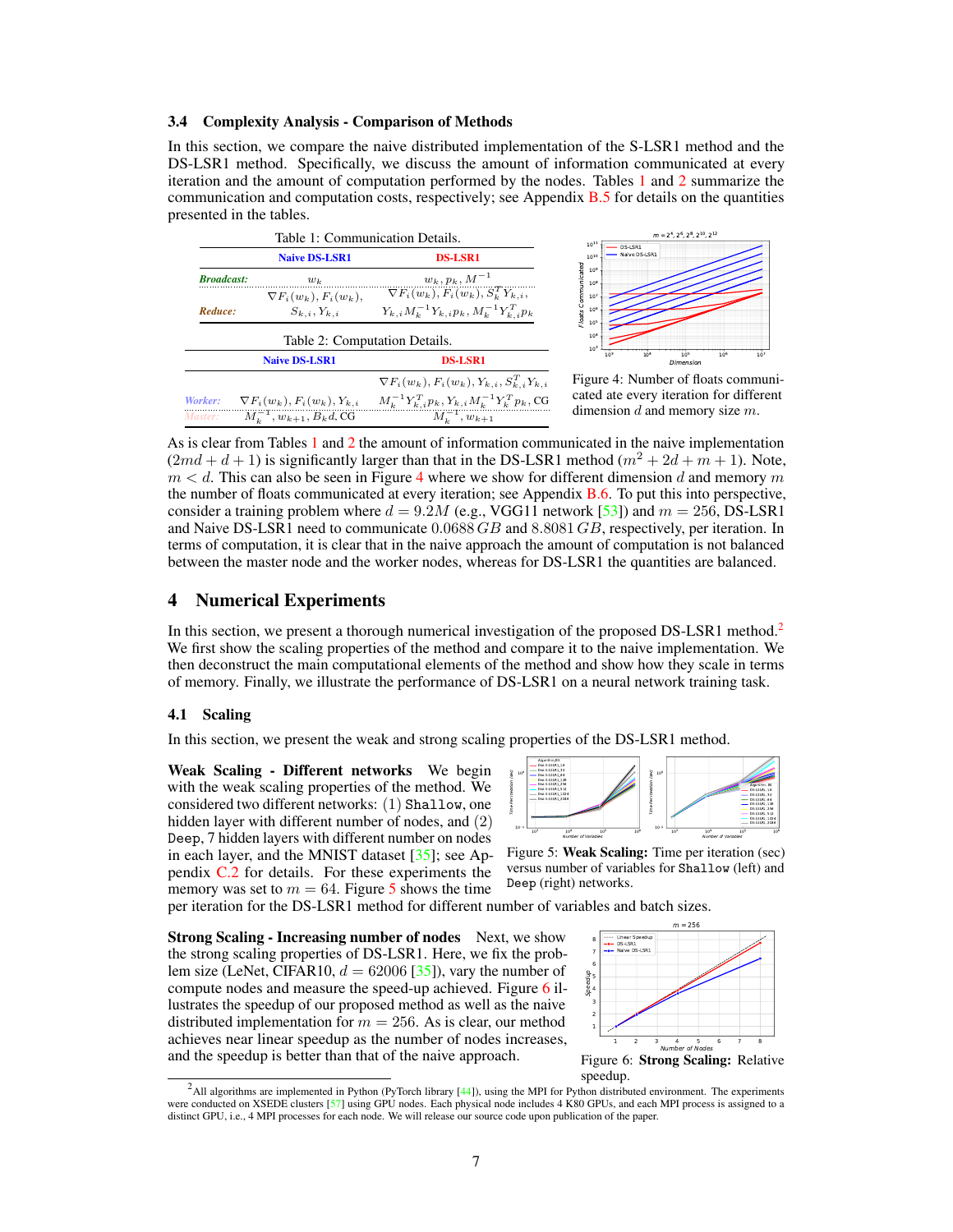We normalized the speedup of each method with respect to the performance of that method with a single node, i.e., Figure 6 depicts the relative speedup for each method. We should note, however, that the times of our proposed method are lower than the respective times for the naive implementation. The reasons for this are: (1) DS-LSR1 is inverse free, and (2) the amount of information communicated is significantly smaller. See Appendix C.3 for more results.

Scaling of Different Components of DS-LSR1 Here we deconstruct the main components of the DS-LSR1 method and illustrate the scaling with respect to memory. Specifically, Figure 7 shows the scaling for:  $(1)$  reduce time/iteration;  $(2)$  time/iteration;  $(3)$  CG time/iteration;  $(4)$  time to sample S, Y pairs/iteration. For all these plots, we ran 10 iterations and averaged the time, and also show the variability. As is clear for the figure, our proposed method has lower times for all components of the algorithm. Again, we attribute this to the fact that our approach: (1) requires less information exchange (communication) per iteration; and (2) is inverse-free.



Figure 7: Time (sec) for different components of the DS-LSR1 method with respect to memory.

To further highlight the efficiency of our proposed method, in terms of communications, we plot the ratio of the reduce time per iteration of DS-SLR1 to the reduce time per iteration of the naive distributed implementation in Figure 8. For these experiments we set the memory size to  $m = 64$ . As is clear, the reduce time for DS-LSR1 is significantly smaller than that of the naive approach. As expected, this is especially true when the number of variables in the problem  $d$  is large.



Figure 8: Ratios of reduce times per iteration with respect to batch size and dimension.

#### 4.2 Performance of DS-LSR1

In this section, we show the actual performance of the DS-LSR1 method on a neural network training task; LeNet [35], CIFAR10,  $n = 50000$ ,  $d = 62006$ . For this experiment we set memory to  $m = 256$ . In Figure 9, we illustrate the training accuracy in terms of wall clock time and amount of data (GB) communication (left and center plots, respectively), for different number of nodes. As expected, when using larger number of compute nodes training is faster, i.e., given a fixed time budget, the accuracy achieved when using more nodes is higher. Similar results were obtained for testing accuracy; see Appendix C.4. We also plot, the performance of the naive implementation. Firstly, to show that the accuracy achieved is comparable, and thus the two approaches are identical. And, secondly, to show that one can train faster using our proposed method.



Figure 9: Performance of DS-LSR1 on CIFAR10 dataset with different number of nodes.

The final thing we show in this experiment is that the curvature pairs chosen by our approach are almost identical to those chosen by the naive approach even though we use an approximation (via sketching) when checking the SR1 condition. To this end, for all the runs in Figure 9, we show the Jaccard similarity for the sets of curvature pairs selected by the methods. As is clear, the pairs are almost identical, with slight differences on only a small fraction of iterations; see Figure 9 right plot.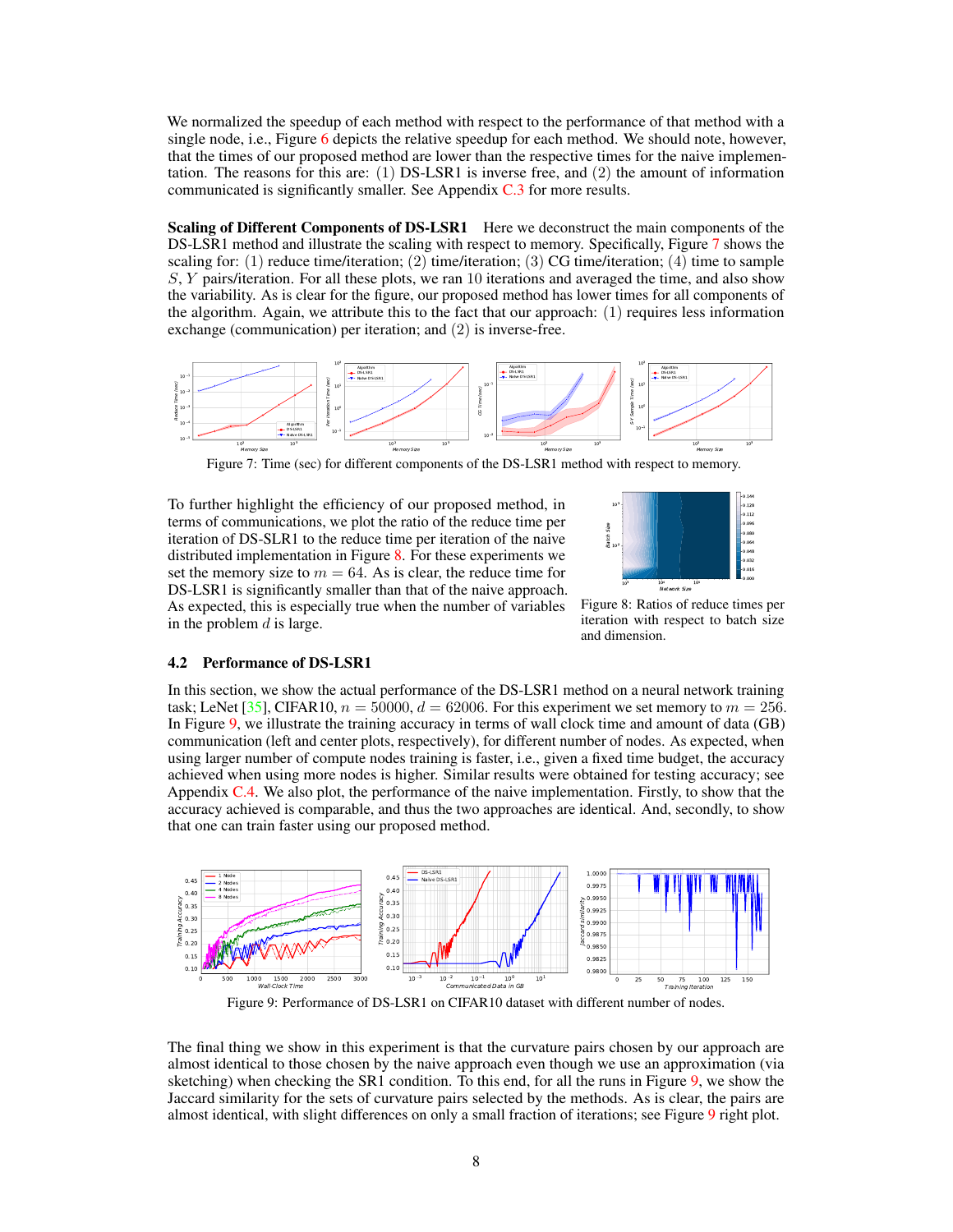## 5 Final Remarks

This paper describes a scalable distributed implementation of the sampled LSR1 method which is communication-efficient, has favorable work-load balancing across nodes and that is matrix-free and inverse-free. The method leverages the compact representation of SR1 matrices and uses sketching techniques to drastically reduce the amount of data communicated at every iteration as compared to a naive distributed implementation. The DS-LSR1 method scales well in terms of both the dimension of the problem and the number of data points and performs well on standard neural network tasks.

#### Acknowledgements

This work was partially supported by the U.S. National Science Foundation, under award numbers NSF:CCF:1618717, NSF:CMMI:1663256 and NSF:CCF:1740796, DARPA Lagrange award HR-001117S0039, and XSEDE Startup grant IRI180020.

### References

- [1] Alekh Agarwal, Olivier Chapelle, Miroslav Dudík, and John Langford. A reliable effective terascale linear learning system. *The Journal of Machine Learning Research*, 15(1):1111–1133, 2014.
- [2] Jimmy Ba, Roger Grosse, and James Martens. Distributed second-order optimization using kroneckerfactored approximations. 2016.
- [3] Albert S Berahas, Raghu Bollapragada, and Jorge Nocedal. An investigation of newton-sketch and subsampled newton methods. *arXiv preprint arXiv:1705.06211*, 2017.
- [4] Albert S Berahas, Majid Jahani, and Martin Takác. Sampled quasi-newton methods for deep learning.
- [5] Albert S. Berahas, Majid Jahani, and Martin Takác. Quasi-newton methods for deep learning: Forget the past, just sample. *arXiv preprint arXiv: 1901.09997*, 2019.
- [6] Albert S Berahas, Jorge Nocedal, and Martin Takác. A multi-batch l-bfgs method for machine learning. In *Advances in Neural Information Processing Systems*, pages 1055–1063, 2016.
- [7] Albert S Berahas and Martin Takáč. A robust multi-batch l-bfgs method for machine learning. *arXiv preprint arXiv:1707.08552*, 2017.
- [8] Raghu Bollapragada, Richard H Byrd, and Jorge Nocedal. Exact and inexact subsampled newton methods for optimization. *IMA Journal of Numerical Analysis*, 2016.
- [9] Léon Bottou. Large-scale machine learning with stochastic gradient descent. In *Proceedings of COMP-STAT'2010*, pages 177–186. Springer, 2010.
- [10] Léon Bottou and Yann L Cun. Large scale online learning. In *Advances in neural information processing systems*, pages 217–224, 2004.
- [11] Léon Bottou, Frank E Curtis, and Jorge Nocedal. Optimization methods for large-scale machine learning. *Siam Review*, 60(2):223–311, 2018.
- [12] Johannes Brust, Jennifer B Erway, and Roummel F Marcia. On solving l-sr1 trust-region subproblems. *Computational Optimization and Applications*, 66(2):245–266, 2017.
- [13] Richard H Byrd, Gillian M Chin, Will Neveitt, and Jorge Nocedal. On the use of stochastic hessian information in optimization methods for machine learning. *SIAM Journal on Optimization*, 21(3):977–995, 2011.
- [14] Richard H Byrd, Samantha L Hansen, Jorge Nocedal, and Yoram Singer. A stochastic quasi-newton method for large-scale optimization. *SIAM Journal on Optimization*, 26(2):1008–1031, 2016.
- [15] Richard H Byrd, Humaid Fayez Khalfan, and Robert B Schnabel. Analysis of a symmetric rank-one trust region method. *SIAM Journal on Optimization*, 6(4):1025–1039, 1996.
- [16] Richard H. Byrd, Jorge Nocedal, and Robert B. Schnabel. Representations of quasi-newton matrices and their use in limited memory methods. *Math. Program.*, 63:129–156, 1994.
- [17] Weizhu Chen, Zhenghao Wang, and Jingren Zhou. Large-scale l-bfgs using mapreduce. In *Advances in Neural Information Processing Systems*, pages 1332–1340, 2014.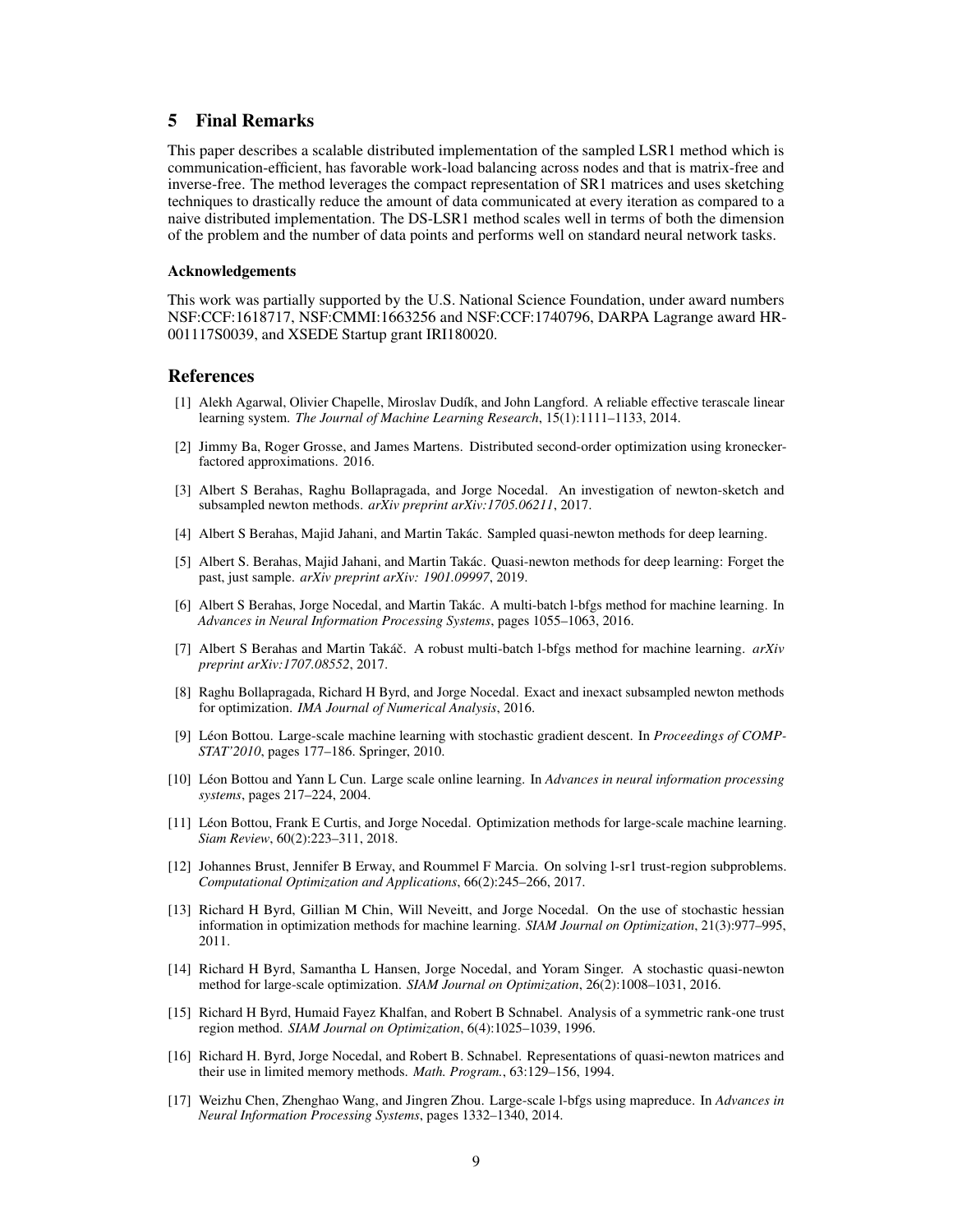- [18] Cheng-Tao Chu, Sang K Kim, Yi-An Lin, YuanYuan Yu, Gary Bradski, Kunle Olukotun, and Andrew Y Ng. Map-reduce for machine learning on multicore. In *Advances in neural information processing systems*, pages 281–288, 2007.
- [19] Andrew R Conn, Nicholas IM Gould, and Ph L Toint. Convergence of quasi-newton matrices generated by the symmetric rank one update. *Mathematical programming*, 50(1-3):177–195, 1991.
- [20] Frank Curtis. A self-correcting variable-metric algorithm for stochastic optimization. In *International Conference on Machine Learning*, pages 632–641, 2016.
- [21] Jeffrey Dean, Greg Corrado, Rajat Monga, Kai Chen, Matthieu Devin, Mark Mao, Andrew Senior, Paul Tucker, Ke Yang, Quoc V Le, et al. Large scale distributed deep networks. In *Advances in neural information processing systems*, pages 1223–1231, 2012.
- [22] Aaron Defazio, Francis Bach, and Simon Lacoste-Julien. Saga: A fast incremental gradient method with support for non-strongly convex composite objectives. In *Advances in neural information processing systems*, pages 1646–1654, 2014.
- [23] John Duchi, Elad Hazan, and Yoram Singer. Adaptive subgradient methods for online learning and stochastic optimization. *Journal of Machine Learning Research*, 12(Jul):2121–2159, 2011.
- [24] Jennifer B Erway, Joshua Griffin, Roummel F Marcia, and Riadh Omheni. Trust-region algorithms for training responses: Machine learning methods using indefinite hessian approximations. *arXiv preprint arXiv:1807.00251*, 2018.
- [25] Jennifer B Erway, Joshua Griffin, Riadh Omheni, and Roummel Marcia. Trust-region optimization methods using limited-memory symmetric rank-one updates for off-the-shelf machine learning. 2017.
- [26] Siddharth Gopal and Yiming Yang. Distributed training of large-scale logistic models. In *International Conference on Machine Learning*, pages 289–297, 2013.
- [27] Robert Gower, Donald Goldfarb, and Peter Richtárik. Stochastic block bfgs: Squeezing more curvature out of data. In *International Conference on Machine Learning*, pages 1869–1878, 2016.
- [28] Majid Jahani, Xi He, Chenxin Ma, Aryan Mokhtari, Dheevatsa Mudigere, Alejandro Ribeiro, and Martin Takác. Grow your samples and optimize better via distributed newton cg and accumulating strategy.
- [29] Majid Jahani, Xi He, Chenxin Ma, Aryan Mokhtari, Dheevatsa Mudigere, Alejandro Ribeiro, and Martin Takáč. Efficient distributed hessian free algorithm for large-scale empirical risk minimization via accumulating sample strategy. *arXiv preprint arXiv:1810.11507*, 2018.
- [30] Rie Johnson and Tong Zhang. Accelerating stochastic gradient descent using predictive variance reduction. In *Advances in neural information processing systems*, pages 315–323, 2013.
- [31] Nitish Shirish Keskar and Albert S Berahas. adaqn: An adaptive quasi-newton algorithm for training rnns. In *Joint European Conference on Machine Learning and Knowledge Discovery in Databases*, pages 1–16. Springer, 2016.
- [32] H Fayez Khalfan, Richard H Byrd, and Robert B Schnabel. A theoretical and experimental study of the symmetric rank-one update. *SIAM Journal on Optimization*, 3(1):1–24, 1993.
- [33] Diederik P Kingma and Jimmy Ba. Adam: A method for stochastic optimization. *arXiv preprint arXiv:1412.6980*, 2014.
- [34] Rémi Leblond, Fabian Pedregosa, and Simon Lacoste-Julien. Asaga: Asynchronous parallel saga. In *Artificial Intelligence and Statistics*, pages 46–54, 2017.
- [35] Yann LeCun, Léon Bottou, Yoshua Bengio, and Patrick Haffner. Gradient-based learning applied to document recognition. *Proceedings of the IEEE*, 86(11):2278–2324, 1998.
- [36] Edo Liberty. Simple and deterministic matrix sketching. In *Proceedings of the 19th ACM SIGKDD international conference on Knowledge discovery and data mining*, pages 581–588. ACM, 2013.
- [37] Dong C Liu and Jorge Nocedal. On the limited memory bfgs method for large scale optimization. *Mathematical programming*, 45(1-3):503–528, 1989.
- [38] Xuehua Lu. *A study of the limited memory SR1 method in practice*. University of Colorado at Boulder, 1996.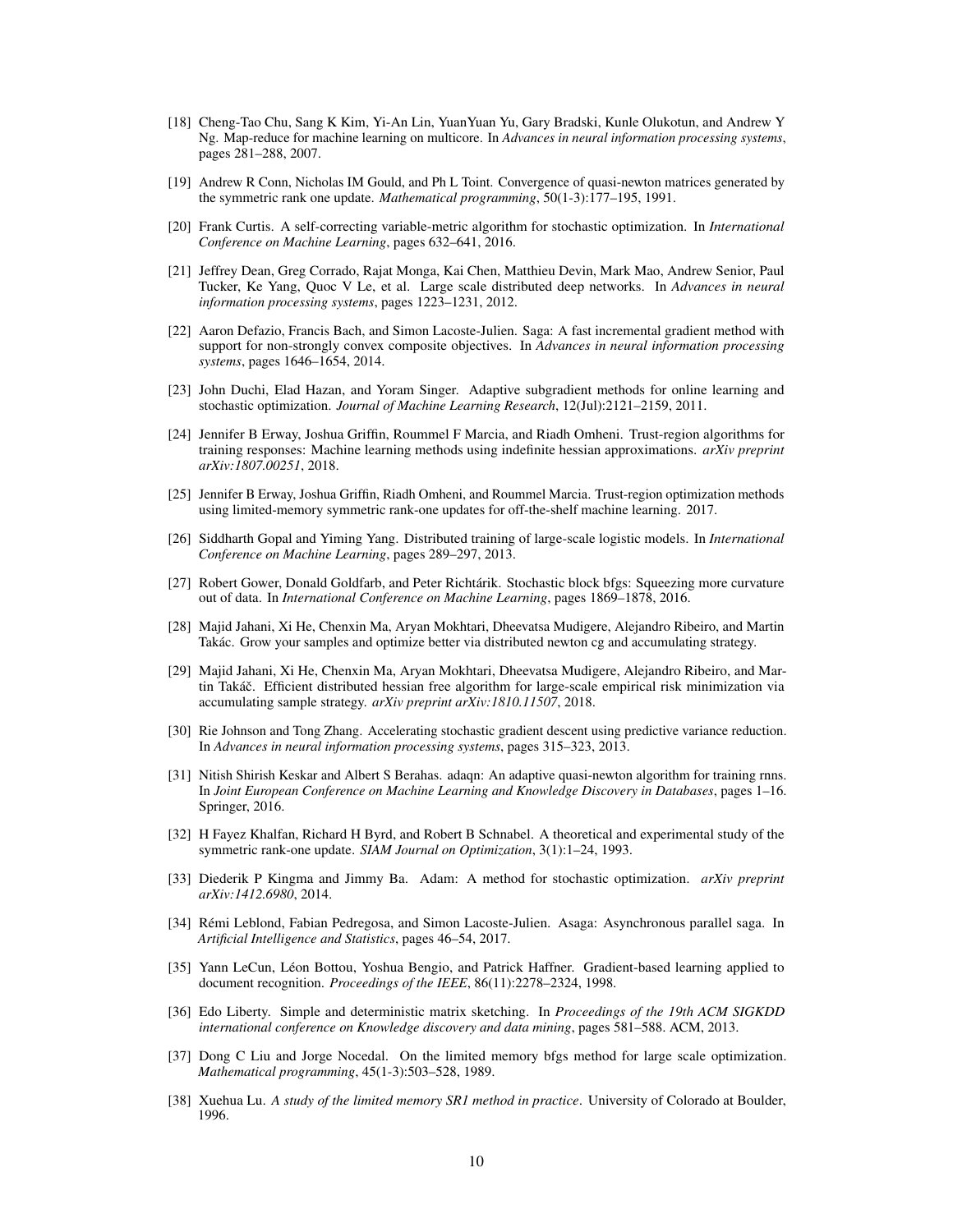- [39] James Martens. Deep learning via hessian-free optimization. In *ICML*, volume 27, pages 735–742, 2010.
- [40] Aryan Mokhtari and Alejandro Ribeiro. Global convergence of online limited memory bfgs. *The Journal of Machine Learning Research*, 16(1):3151–3181, 2015.
- [41] Lam M Nguyen, Jie Liu, Katya Scheinberg, and Martin Takáč. Sarah: A novel method for machine learning problems using stochastic recursive gradient. In *International Conference on Machine Learning*, pages 2613–2621, 2017.
- [42] Jorge Nocedal. Updating quasi-newton matrices with limited storage. *Mathematics of computation*, 35(151):773–782, 1980.
- [43] Jorge Nocedal and Stephen J Wright. *Numerical Optimization*. Springer Series in Operations Research. Springer, second edition, 2006.
- [44] Adam Paszke, Sam Gross, Soumith Chintala, Gregory Chanan, Edward Yang, Zachary DeVito, Zeming Lin, Alban Desmaison, Luca Antiga, and Adam Lerer. Automatic differentiation in pytorch. 2017.
- [45] Benjamin Recht, Christopher Re, Stephen Wright, and Feng Niu. Hogwild: A lock-free approach to parallelizing stochastic gradient descent. In *Advances in neural information processing systems*, pages 693–701, 2011.
- [46] Sashank J Reddi, Ahmed Hefny, Suvrit Sra, Barnabas Poczos, and Alexander J Smola. On variance reduction in stochastic gradient descent and its asynchronous variants. In *Advances in Neural Information Processing Systems*, pages 2647–2655, 2015.
- [47] Herbert Robbins and Sutton Monro. A stochastic approximation method. *The Annals of Mathematical Statistics*, pages 400–407, 1951.
- [48] David P Rodgers. Improvements in multiprocessor system design. *ACM SIGARCH Computer Architecture News*, 13(3):225–231, 1985.
- [49] Farbod Roosta-Khorasani and Michael W. Mahoney. Sub-sampled newton methods. *Mathematical Programming*, 2018.
- [50] Mark Schmidt, Nicolas Le Roux, and Francis Bach. Minimizing finite sums with the stochastic average gradient. *Mathematical Programming*, 162(1-2):83–112, 2017.
- [51] Nicol N Schraudolph, Jin Yu, and Simon Günter. A stochastic quasi-newton method for online convex optimization. In *Artificial Intelligence and Statistics*, pages 436–443, 2007.
- [52] Ohad Shamir, Nati Srebro, and Tong Zhang. Communication-efficient distributed optimization using an approximate newton-type method. In *International conference on machine learning*, pages 1000–1008, 2014.
- [53] Karen Simonyan and Andrew Zisserman. Very deep convolutional networks for large-scale image recognition. *arXiv preprint arXiv:1409.1556*, 2014.
- [54] Gilbert Strang. *Introduction to linear algebra*, volume 3.
- [55] Martin Takác, Avleen Singh Bijral, Peter Richtárik, and Nati Srebro. Mini-batch primal and dual methods for svms. In *ICML (3)*, pages 1022–1030, 2013.
- [56] Choon Hui Teo, Alex Smola, SVN Vishwanathan, and Quoc Viet Le. A scalable modular convex solver for regularized risk minimization. In *Proceedings of the 13th ACM SIGKDD international conference on Knowledge discovery and data mining*, pages 727–736. ACM, 2007.
- [57] John Towns, Timothy Cockerill, Maytal Dahan, Ian Foster, Kelly Gaither, Andrew Grimshaw, Victor Hazlewood, Scott Lathrop, Dave Lifka, Gregory D Peterson, et al. Xsede: accelerating scientific discovery. *Computing in Science & Engineering*, 16(5):62–74, 2014.
- [58] John Tsitsiklis, Dimitri Bertsekas, and Michael Athans. Distributed asynchronous deterministic and stochastic gradient optimization algorithms. *IEEE transactions on automatic control*, 31(9):803–812, 1986.
- [59] David P Woodruff. Sketching as a tool for numerical linear algebra. *Foundations and Trends® in Theoretical Computer Science*, 10(1–2):1–157, 2014.
- [60] Peng Xu, Farbod Roosta-Khorasan, and Michael W Mahoney. Second-order optimization for non-convex machine learning: An empirical study. *arXiv preprint arXiv:1708.07827*, 2017.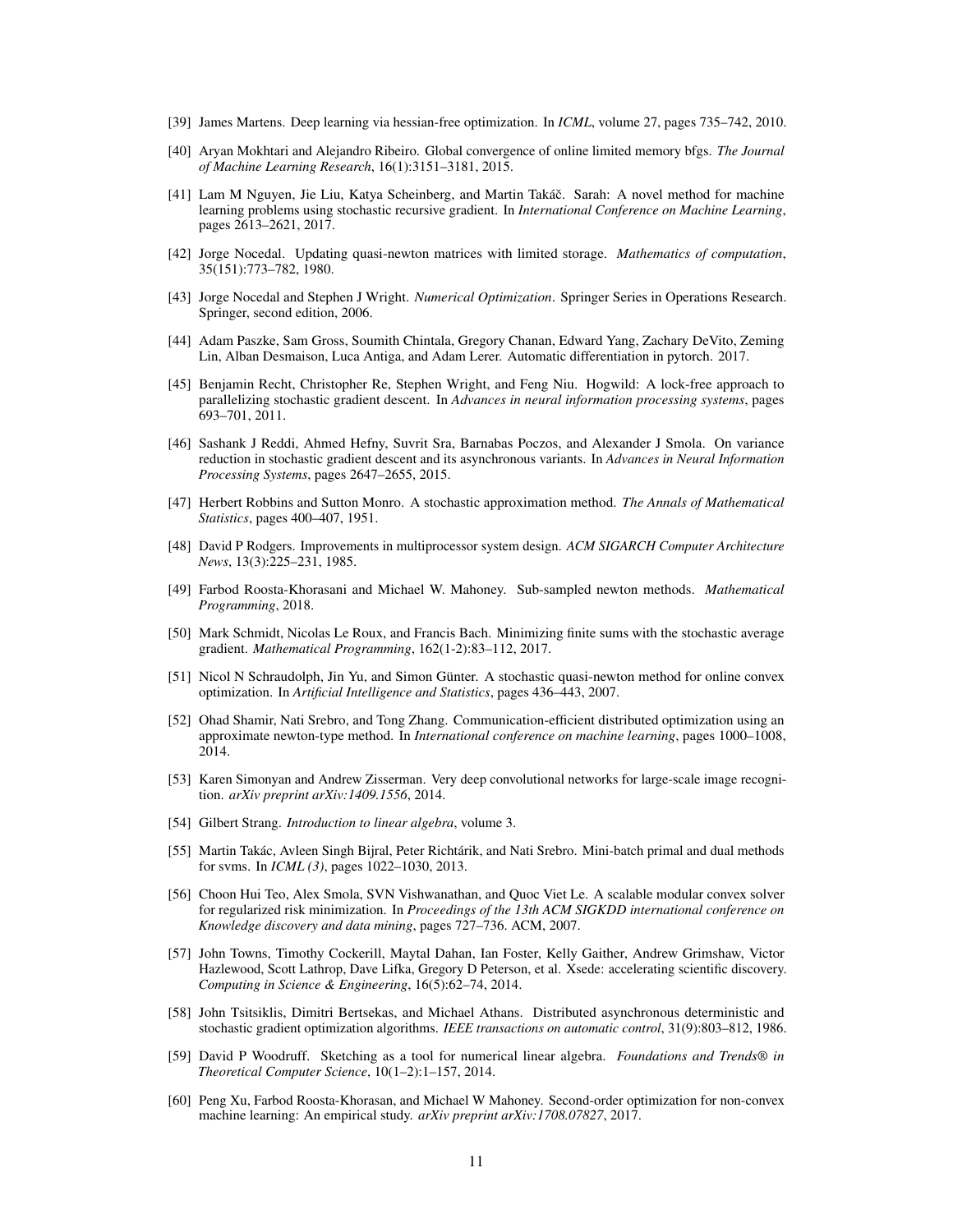- [61] Peng Xu, Farbod Roosta-Khorasani, and Michael W Mahoney. Newton-type methods for non-convex optimization under inexact hessian information. *arXiv preprint arXiv:1708.07164*, 2017.
- [62] Matthew D Zeiler. Adadelta: an adaptive learning rate method. *arXiv preprint arXiv:1212.5701*, 2012.
- [63] Yuchen Zhang and Lin Xiao. Communication-efficient distributed optimization of self-concordant empirical loss. *arXiv preprint arXiv:1501.00263*, 2015.
- [64] Martin Zinkevich, Markus Weimer, Lihong Li, and Alex J Smola. Parallelized stochastic gradient descent. In *Advances in neural information processing systems*, pages 2595–2603, 2010.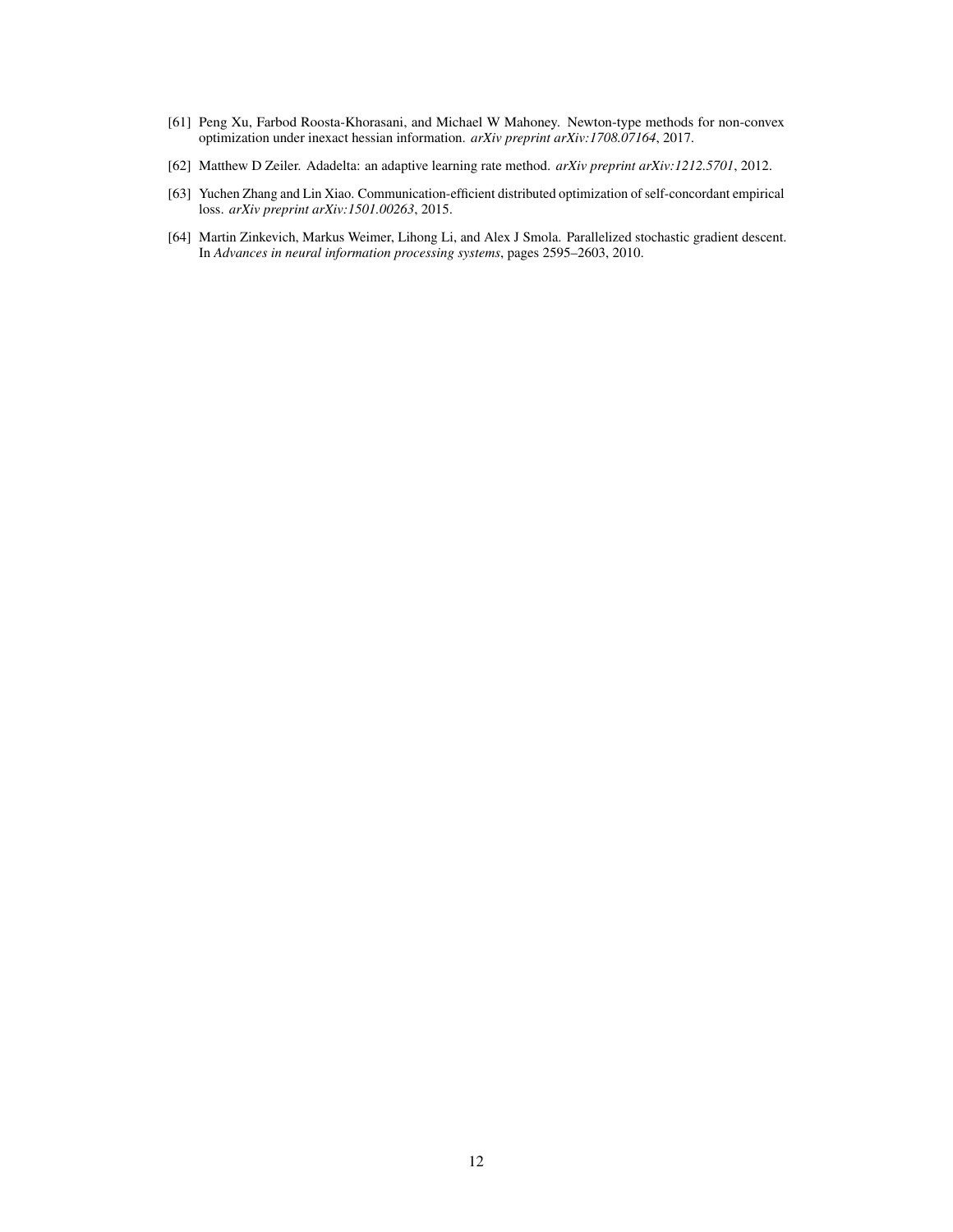## A Theoretical Results and Proofs

In this section, we prove a theoretical result about the matrix  $(M_k^{(j)})$  ${k^{(j)}}^{-1}.$ 

**Lemma A.1.** *The matrix*  $M_k^{(j+1)}$  $k^{(j+1)}$ , for  $j = 0, ..., m - 1$ , has the form:

$$
M_k^{(j+1)} = \left[\begin{array}{c|c} M_k^{(j)} & u \\ \hline v^T & c \end{array}\right],\tag{A.1}
$$

where  $v^T = s_{k,j+1}^T Y_{k,1:l}$  and  $l \leq j$ ,  $u = v$  and  $c = s_{k,j+1}^T y_{k,j+1}$ , and is nonsingular. Moreover, its *inverse can be calculated as following:*

$$
(M_k^{(j+1)})^{-1} = \begin{bmatrix} (M_k^{(j)})^{-1} + \zeta (M_k^{(j)})^{-1} uv^T (M_k^{(j)})^{-1} & -\zeta (M_k^{(j)})^{-1}u \\ -\zeta v^T (M_k^{(j)})^{-1} & \zeta \end{bmatrix}
$$
 (A.2)

*where*  $\zeta = \frac{1}{\sqrt{1-\frac{1}{n}}}$  $c-v^T(M_k^{(j)})$  $\binom{(J)}{k}$ <sup>-1</sup>u *.*

*Proof.* It is trivial to show that  $M_k^{(j+1)}$  $k_k^{(j+1)}$  shown in (A.1) is equivalent to the corresponding matrix in (2.3). Moreover, the second part of the lemma follows immediately from the fact that  $M_k^{(i+1)}$  $\sum_{k=1}^{(i+1)}$  is itself non-singular and symmetric as shown in [16]. Lets consider the following matrix  $M_k^{(i+1)}$  $\frac{k^{(i+1)}}{k}$ 

$$
M_k^{(j+1)} = \begin{bmatrix} M_k^{(j)} & u \\ v^T & c \end{bmatrix}
$$
 (A.3)

We know that  $M_k^{(i)}$  $k_k^{(i)}$  is invertible, and in the following by simple linear algebra, we calculate the inverse of  $M_k^{(i+1)}$  $\frac{(i+1)}{k}$ :

$$
\begin{bmatrix}\nM_k^{(j)} & u & I & 0 \\
v^T & c & 0 & 1\n\end{bmatrix} \Rightarrow \begin{bmatrix}\nI & (M_k^{(j)})^{-1}u & (M_k^{(j)})^{-1} & 0 \\
v^T & c & 0 & 1\n\end{bmatrix}
$$
\n
$$
\Rightarrow \begin{bmatrix}\nI & (M_k^{(j)})^{-1}u & (M_k^{(j)})^{-1} \\
0 & c - v^T(M_k^{(j)})^{-1}u & -v^T(M_k^{(j)})^{-1} & 1\n\end{bmatrix}
$$
\n
$$
\Rightarrow \begin{bmatrix}\nI & (M_k^{(j)})^{-1}u & (M_k^{(j)})^{-1} & 0 \\
0 & 1 & -v^T(M_k^{(j)})^{-1}u & c - v^T(M_k^{(j)})^{-1}u\n\end{bmatrix}
$$
\n
$$
\Rightarrow \begin{bmatrix}\nI & 0 & (M_k^{(j)})^{-1} + \frac{(M_k^{(j)})^{-1}uv^T(M_k^{(j)})^{-1}u}{c - v^T(M_k^{(j)})^{-1}u} & \frac{-(M_k^{(j)})^{-1}uv}{c - v^T(M_k^{(j)})^{-1}u}\n\end{bmatrix}
$$
\n
$$
\Rightarrow \begin{bmatrix}\nI & 0 & (M_k^{(j)})^{-1} + \frac{(M_k^{(j)})^{-1}uv^T(M_k^{(j)})^{-1}u}{c - v^T(M_k^{(j)})^{-1}u} & \frac{1}{c - v^T(M_k^{(j)})^{-1}u}\n\end{bmatrix}
$$
\n
$$
\Rightarrow \begin{bmatrix}\nI & 0 & (M_k^{(j)})^{-1} + \zeta(M_k^{(j)})^{-1}uv^T(M_k^{(j)})^{-1} & -\zeta(M_k^{(j)})^{-1}u \\
0 & 1 & -\zeta v^T(M_k^{(j)})^{-1}uv^T(M_k^{(j)})^{-1} & \zeta\n\end{bmatrix}
$$
\nThe last line is by putting  $\zeta = \frac{1}{c - v^T(M_k^{(j)})^{-1}u}$ .

 $\Box$ 

Lemma A.1 describes a recursive method for computing  $(M_k^{(j)})$  $(k^{(j)})^{-1} \in \mathbb{R}^{j \times j}$ , for  $j = 1, ..., m$ . Specifically, one can calculate  $(M_k^{(j+1)})$  $\binom{(j+1)}{k}$ <sup>-1</sup> using  $(M_k^{(j)})$  $(k^{(j)})^{-1}$ . We should note, that the first matrix  $(M_k^{(1)}$  $(k)$ <sup>(1)</sup>)<sup>-1</sup> is simply a number. Overall, this procedure allows us to compute  $(M_k^{(j)})$  $\binom{-(j)}{k}$ <sup>-1</sup> without explicitly computing an inverse.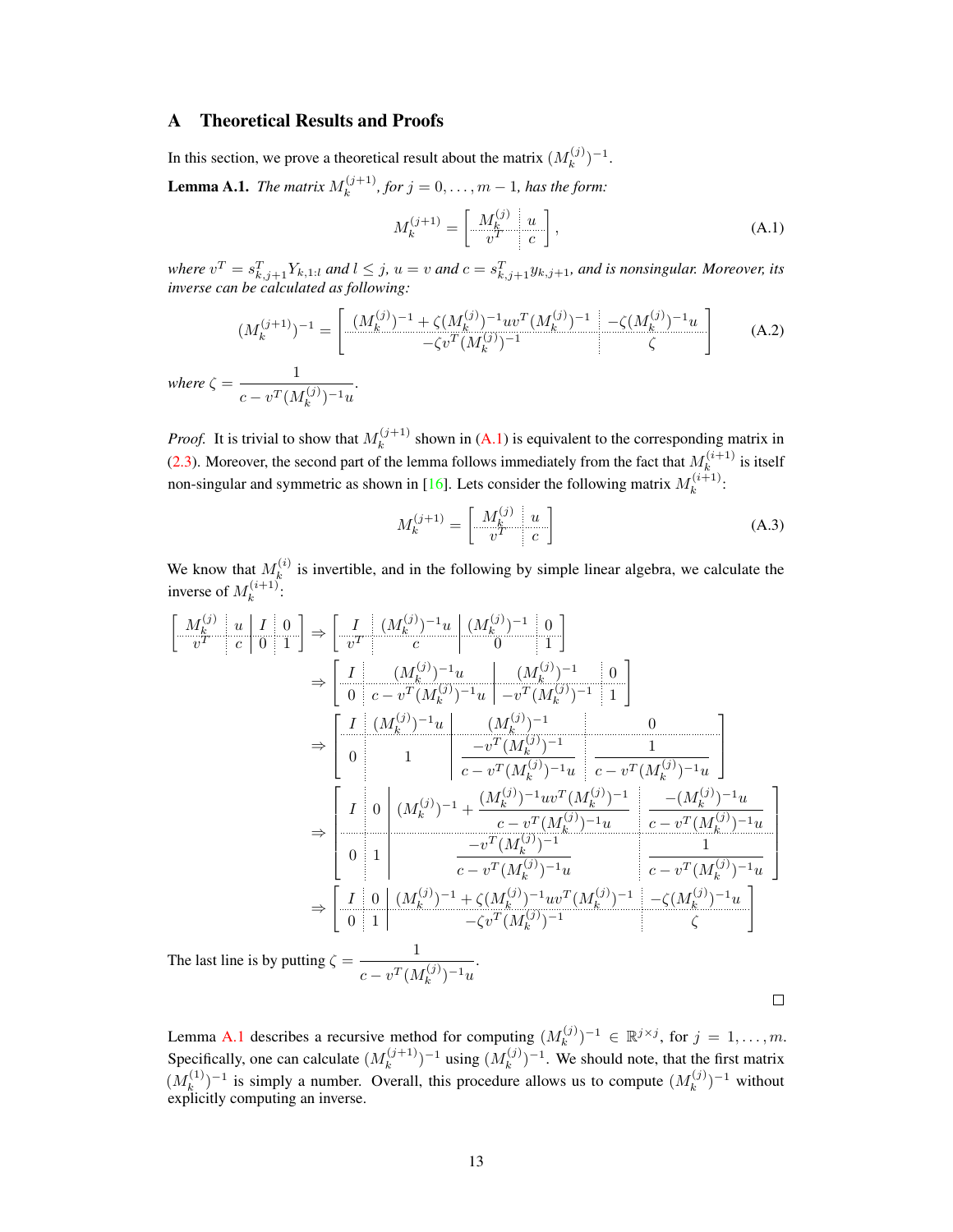## B Additional Algorithm Details

In this section, we present additional details about the S-LSR1 and DS-LSR1 algorithms discussed in the Sections 2 and 3.

### B.1 CG Steihaug Algorithm - Serial

In this section, we describe CG-Steihaug Algorithm [43, Chapter 7] which is used for computing the search direction  $p_k$ .

Algorithm 5 CG-Steihaug (Serial)

```
Input: \epsilon (termination tolerance), \nabla F(w_k) (current gradient).
 1: Set z_0 = 0, r_0 = \nabla F(w_k), d_0 = -r_02: if ||r_0|| < \epsilon then<br>3: return p_k = zreturn p_k = z_0 = 04: end if
 5: for j = 0, 1, 2, ... do
  6: if d_j^T B_k d_j \leq 0 then
 7: Find \tau \ge 0 such that p_k = z_j + \tau d_j minimizes m_k(p_k) and satisfies ||p_k|| = \Delta_k<br>8: return p_k8: return p_k<br>9: end if
           end if
10: Set \alpha_j = \frac{r_j^T r_j}{\sqrt{T} R}\frac{d^T_j}{d^T_j B_k d_j} and z_{j+1} = z_j + \alpha_j d_j11: if ||z_{j+1}|| \ge \Delta_k then<br>12: Find \tau > 0 such then
12: Find \tau \ge 0 such that p_k = z_j + \tau d_j and satisfies ||p_k|| = \Delta_k<br>13: return p_k13: return p_k<br>14: end if
14: end if<br>15: Set r_{i+1}15: Set r_{j+1} = r_j + \alpha_j B_k d_j16: if ||r_{j+1}|| < \epsilon_k then<br>17: return p_k = z_{j+1}18: end if
19: Set \beta_{j+1} = \frac{r_{j+1}^T r_{j+1}}{T}\frac{r_1^{1} \cdot r_1^{1} + r_2^{1} \cdot r_3^{1}}{r_j^{T} r_j} and d_{j+1} = -r_{j+1} + \beta_{j+1} d_j20: end for
```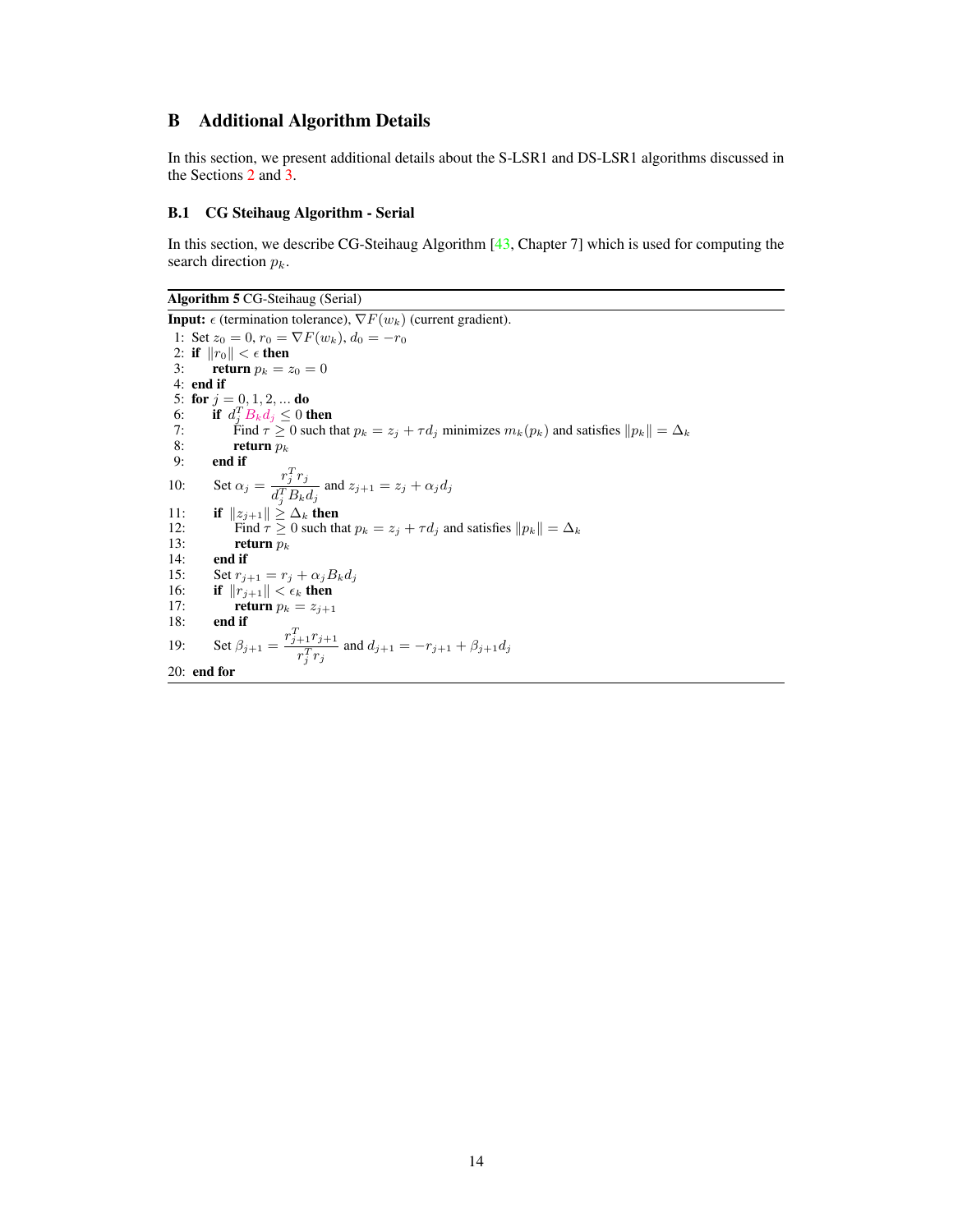#### B.2 CG Steihaug Algorithm - Distributed

In this section, we describe a distributed variant of CG Steihaug algorithm that is used as a subroutine of the DS-LSR1 method. The manner in which Hessian vector products are computed was discussed in Section 3.

```
Algorithm 6 CG-Steihaug (Distributed)
```
**Input:**  $\epsilon$  (termination tolerance),  $\nabla F(w_k)$  (current gradient),  $M_k^{-1}$ . Master Node:  $\blacksquare$  Morker Nodes  $(i = 1, 2, ..., K)$ : 1: Set  $z_0 = 0$ ,  $r_0 = \nabla F(w_k)$ ,  $d_0 = -r_0$ 2: if  $||r_0|| < \epsilon_k$  then<br>3: return  $p_k = z_0$ return  $p_k = z_0 = 0$ 4: end if 5: for  $j = 0, 1, 2, ...$  do 6: **Broadcast:**  $d_j$ ,  $M_k^{-1}$   $\longrightarrow$  Compute  $M_k^{-1}$  $\binom{-1}{k} \binom{Y_k^i}{T} d_j$ 7: **Reduce:**  $M_k^{-1} (Y_k^i)^T d_j$  to  $M_k^{-1} Y_k^T$  $\overline{k}^T d_j$  ← 8: **Broadcast:**  $M_k^{-1} Y_k^T d_j$   $\longrightarrow$  Compute Y  $k^i M_k^{-1} Y_k^T d_j$ 9: **Reduce:**  $Y_k^i M_k^{-1} Y_k^T d_j$  to  $B_k d_j = Y_k M_k^{-1} Y_k^T d_j$  ← 10: if  $d_j^T B_k d_j \leq 0$  then 11: Find  $\tau \ge 0$  such that  $p_k = z_j + \tau d_j$  minimizes  $m_k(p_k)$  and satisfies  $||p_k|| = \Delta_k$ <br>12: return  $p_k$ 13: end if 14: Set  $\alpha_j = \frac{r_j^T r_j}{\sqrt{T} R}$  $\frac{d^T_j}{d^T_j B_k d_j}$  and  $z_{j+1} = z_j + \alpha_j d_j$ 15: **if**  $||z_{j+1}|| \ge \Delta_k$  then<br>16: Find  $\tau > 0$  such th 16: Find  $\tau \ge 0$  such that  $p_k = z_j + \tau d_j$  and satisfies  $||p_k|| = \Delta_k$ <br>17: **return**  $p_k$ 17: **return**  $p_k$ <br>18: **end if** 18: **end if**<br>19: **Set**  $r_{i+1}$ 19: Set  $r_{j+1} = r_j + \alpha_j B_k d_j$ <br>20: **if**  $||r_{j+1}|| < \epsilon_k$  then 20: if  $||r_{j+1}|| < \epsilon_k$  then<br>21: return  $p_k = z_{j+1}$ return  $p_k = z_{j+1}$ 22: end if 23: Set  $\beta_{j+1} = \frac{r_{j+1}^T r_{j+1}}{T}$  $\frac{r_1^{1} \cdot r_1^{1} + r_2^{1} \cdot r_3^{1}}{r_j^{T} r_j}$  and  $d_{j+1} = -r_{j+1} + \beta_{j+1} d_j$ 24: end for

#### B.3 Trust-Region Management Subroutine

In this section, we present the Trust-Region management subroutine  $\Delta_{k+1} = \text{adjustTR}(\Delta_k, \rho_k)$ . See [43, Chapter 5] for further details.

> Algorithm 7  $\Delta_{k+1}$  = adjustTR( $\Delta_k$ ,  $\rho_k$ ,  $\eta_2$ ,  $\eta_3$ ,  $\gamma_1$ ,  $\zeta_1$ ,  $\zeta_2$ ): Trust-Region management subroutine

> **Input:**  $\Delta_k$  (current trust region radius),  $0 \leq \eta_3 < \eta_2 < 1$ ,  $\gamma_1 \in (0,1)$ ,  $\zeta_1 > 1, \zeta_2 \in (0,1)$  (trust region parameters). 1: if  $\rho_k > \eta_2$  then 2: **if**  $||p_k|| \leq \gamma_1 \Delta_k$  then<br>3: **Set**  $\Delta_{k+1} = \Delta_k$ Set  $\Delta_{k+1} = \Delta_k$ 4: else 5: Set  $\Delta_{k+1} = \zeta_1 \Delta_k$ 6: end if 7: else if  $\eta_3 \le \rho_k \le \eta_2$  then<br>8: Set  $\Delta_{k+1} = \Delta_k$ Set  $\Delta_{k+1} = \Delta_k$ 9: else 10:  $\Delta_{k+1} = \zeta_2 \Delta_k$ 11: end if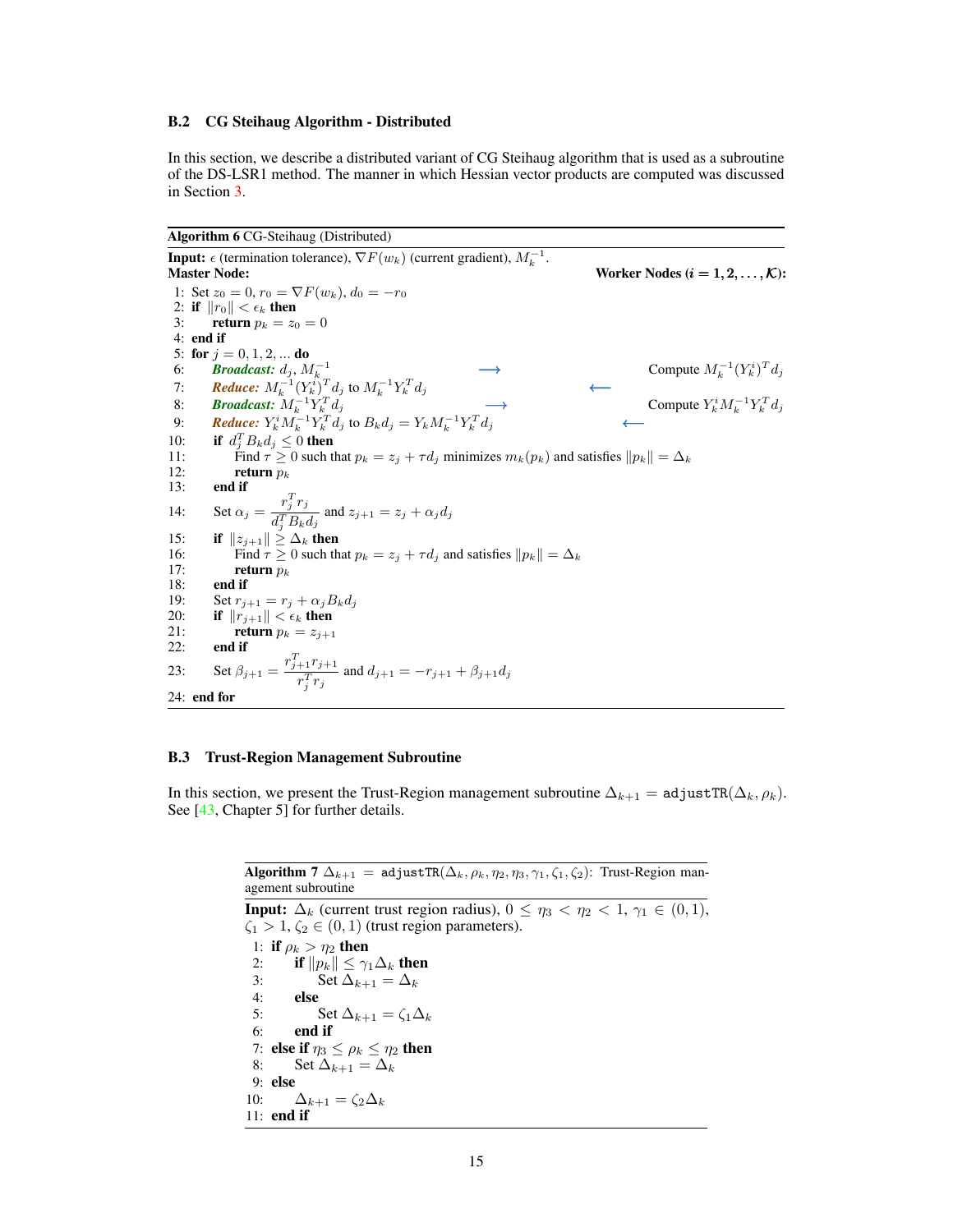#### B.4 Load Balancing

In distributed algorithms, it is very important to have work-load balancing across nodes. In order for an algorithm to be scalable, every machine (worker) should have similar amount of assigned computation, and each machine should be equally busy. According to Amdahl's law  $[48]$  if the parallel/distributed algorithm runs  $t$  portion of time only on one of the machines (e.g., the master node), the theoretical speedup (SU) is limited to at most

$$
SU \le \frac{1}{t + \frac{(1-t)}{\mathcal{K}}}.
$$
 (B.1)

As is clear from Tables 1 and 2, the DS-LSR1 method makes each machine almost equally busy, and as a result DS-LSR1 has a near linear speedup. On the other hand, in the naive DS-LSR1 approach the master node is significantly busier than the remainder of the nodes, and thus by Adamhl's law, the speedup will not be linear and is bounded above by  $(B.1)$ .

#### B.5 Communication and Computation Details

In this section, we present details about the quantities that are communicated and computed at every iteration of the distributed S-LSR1 methods. All the quantities below are in Tables 1 and 2.

| <b>Variable</b>                    | <b>Dimension</b> |
|------------------------------------|------------------|
| $w_k$                              | $d \times 1$     |
| $F(w_k), F_i(w_k)$                 | 1                |
| $\nabla F(w_k), \nabla F_i(w_k)$   | $d \times 1$     |
| $p_k$                              | $d \times 1$     |
| $S_k, S_{k,i}$                     | $d \times m$     |
| $Y_k, Y_{k,i}$                     | $d \times m$     |
| $S_k^T Y_{k,i}, S_{k,i}^T Y_{k,i}$ | $m \times m$     |
| $M_k^{-1}$                         | $m \times m$     |
| $B_k d$                            | $d \times 1$     |
| $M_k^{-1} Y_{k,i}^T p_k$           | $m \times 1$     |
| $Y_{k,i}M_k^{-1}Y_k^Tp_k$          | $d \times 1$     |
|                                    | $m \times m$     |

Table 3: Details of quantities communicated and computed.

## B.6 Floats Communicated per Iteration

In this section, we should the number of floats communicated per iteration for DS-LSR1 and naive DS-LSR1 for different memory size and dimension.



Figure 10: Number of floats communicated ate every iteration for different dimension d and memory size  $m$ .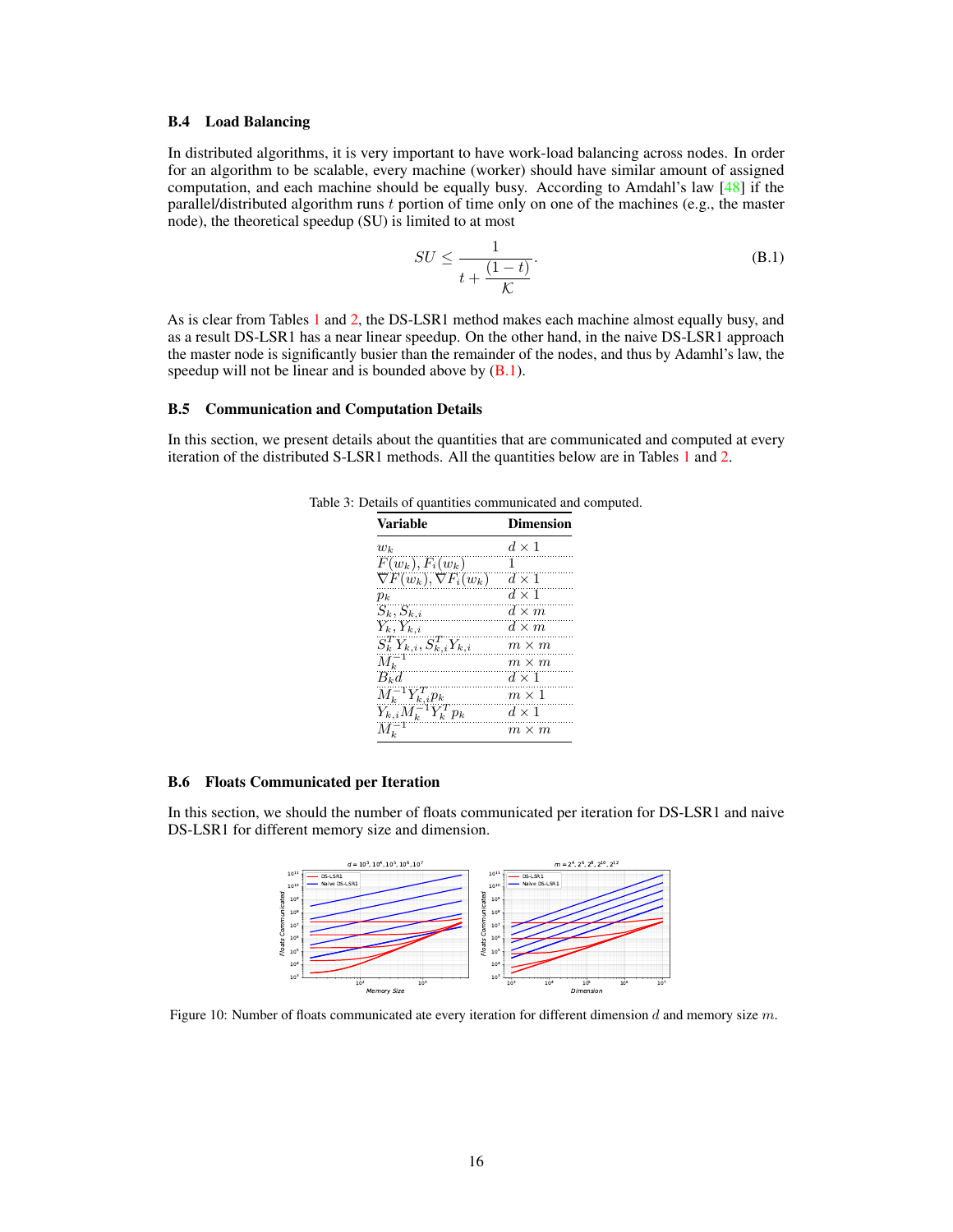## C Additional Numerical Experiments and Experimental Details

In this section, we present additional experiments and experimental details.

#### **C.1** Initial Hessian Approximation  $B_k^{(0)}$ k

In this section, we show additional results motivating the use of  $B_k^{(0)}$  $k^{(0)}$ . Figure 11, is identical to Figure 2. Figure 12 shows similar results for a larger problem. See [5] for details about the problems.



Figure 11: Comparison of the eigenvalues of S-LSR1 for different  $\gamma$  (@ A, B, C) for a small toy classification problem.



Figure 12: Comparison of the eigenvalues of S-LSR1 for different  $\gamma$  (@ A, B, C) for a medium toy classification problem.

## C.2 Shallow and Deep Network Details

In this section, we describe the networks used in the weak scaling experiments (Section 4.1). For the problems corresponding to the Tables 4 and 5 we used ReLU activation functions and soft-max cross-entropy loss.

| <b>Network</b> | # Hidden<br><b>Lavers</b> | # Nodes/<br>Laver | d.     |
|----------------|---------------------------|-------------------|--------|
|                |                           |                   | 805    |
|                |                           | 10                | 7960   |
|                |                           | 100               | 79510  |
|                |                           | 1000              | 795010 |

| Table 5: Details for Deep Networks. |                           |                          |        |  |  |
|-------------------------------------|---------------------------|--------------------------|--------|--|--|
| <b>Network</b>                      | # Hidden<br><b>Lavers</b> | # Nodes/<br>Laver        |        |  |  |
|                                     |                           | $2 - 2 - 2 - 2 - 2 - 2$  | 817    |  |  |
|                                     |                           | $10-10-10-10-10-10-10$   | 8620   |  |  |
|                                     |                           | 100-100-100-10-10-10-10  | 100150 |  |  |
|                                     |                           | 1000-100-100-10-10-10-10 | 896650 |  |  |